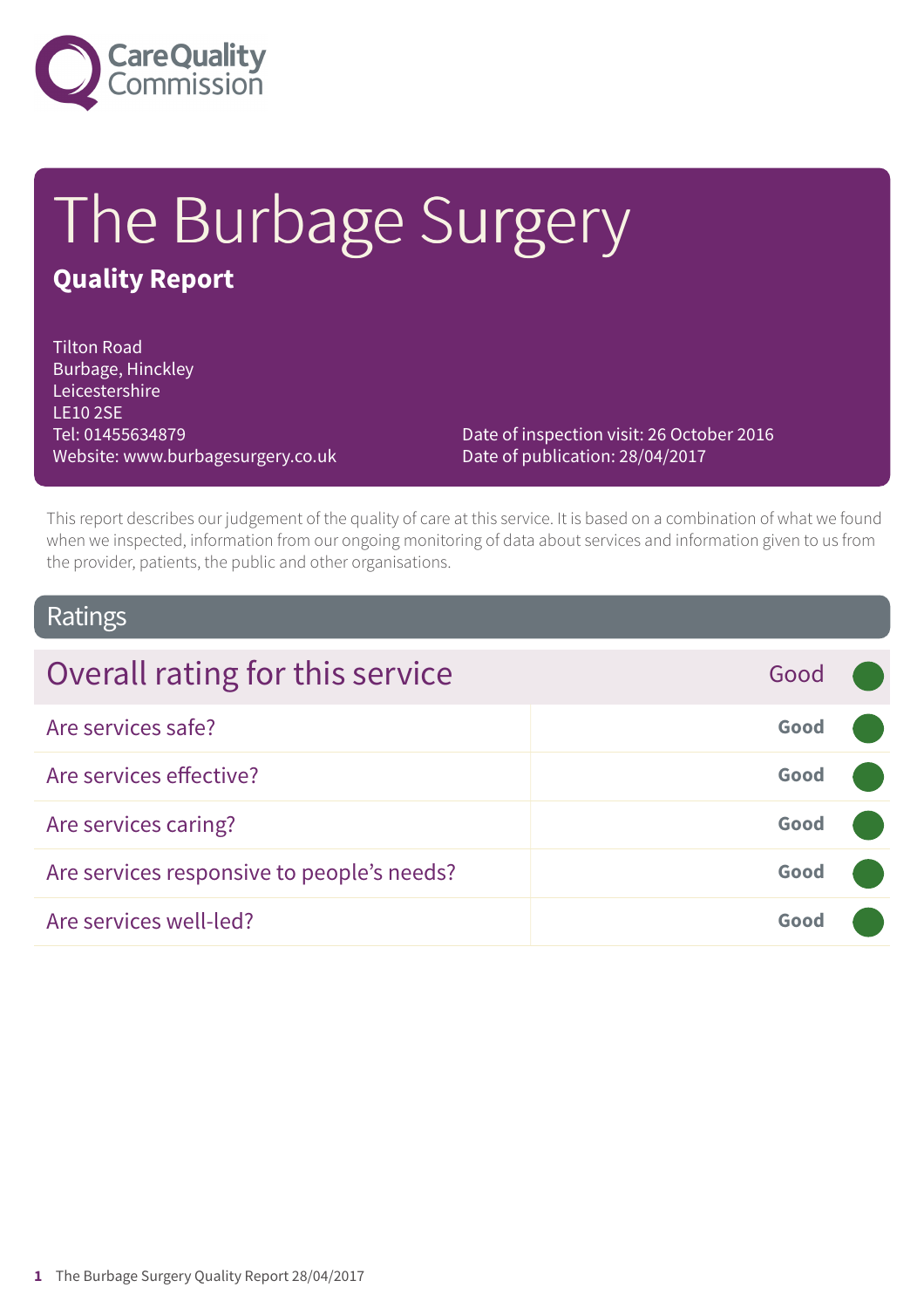### **Contents**

| Summary of this inspection<br>Overall summary<br>The five questions we ask and what we found<br>The six population groups and what we found<br>What people who use the service say<br>Areas for improvement | Page           |
|-------------------------------------------------------------------------------------------------------------------------------------------------------------------------------------------------------------|----------------|
|                                                                                                                                                                                                             | $\overline{2}$ |
|                                                                                                                                                                                                             | $\overline{4}$ |
|                                                                                                                                                                                                             | $\overline{7}$ |
|                                                                                                                                                                                                             | 11             |
|                                                                                                                                                                                                             | 11             |
| Outstanding practice                                                                                                                                                                                        | 11             |
| Detailed findings from this inspection                                                                                                                                                                      |                |
| Our inspection team                                                                                                                                                                                         | 12             |
| Background to The Burbage Surgery                                                                                                                                                                           | 12             |
| Why we carried out this inspection                                                                                                                                                                          | 12             |

How we carried out this inspection 12

Detailed findings 14

### Overall summary

#### **Letter from the Chief Inspector of General Practice**

Burbage surgery was inspected on the 28 and 29th April 2015 when the practice was rated as 'requires improvement' as it was found to require improvement in the four key questions of safe, effective, responsive, and well led; it was rated as good for caring.

The practice submitted an action plan detailing how they would meet the regulations governing providers of health and social care and we carried out a further announced inspection on 26 October 2016.

At our inspection we found the practice had made improvements across the key questions which required improvement: safe, effective, responsive, and well led. Overall the practice is rated as good.

Our key findings across all the areas we inspected were as follows

• There was a system in place for reporting and recordings events and lessons were learned to make sure action was taken to improve safety in the practice.

- Risks to patients were assessed and well managed.
- Staff assessed patients' needs and delivered care in line with current evidence based guidance.
- Staff had been trained to provide them with the skills, knowledge and experience to deliver effective care and treatment.
- Patients said they were treated with compassion, dignity and respect and they were involved in their care and decisions about their treatment.
- Information about services and how to complain was available and easy to understand. Improvements were made to the quality of care as a result of complaints and concerns.
- Urgent appointments were made available for vulnerable patients and unwell children even where sessions were fully booked.
- The practice had adequate facilities and equipment.
- Appropriate checks were carried out before staff started employment.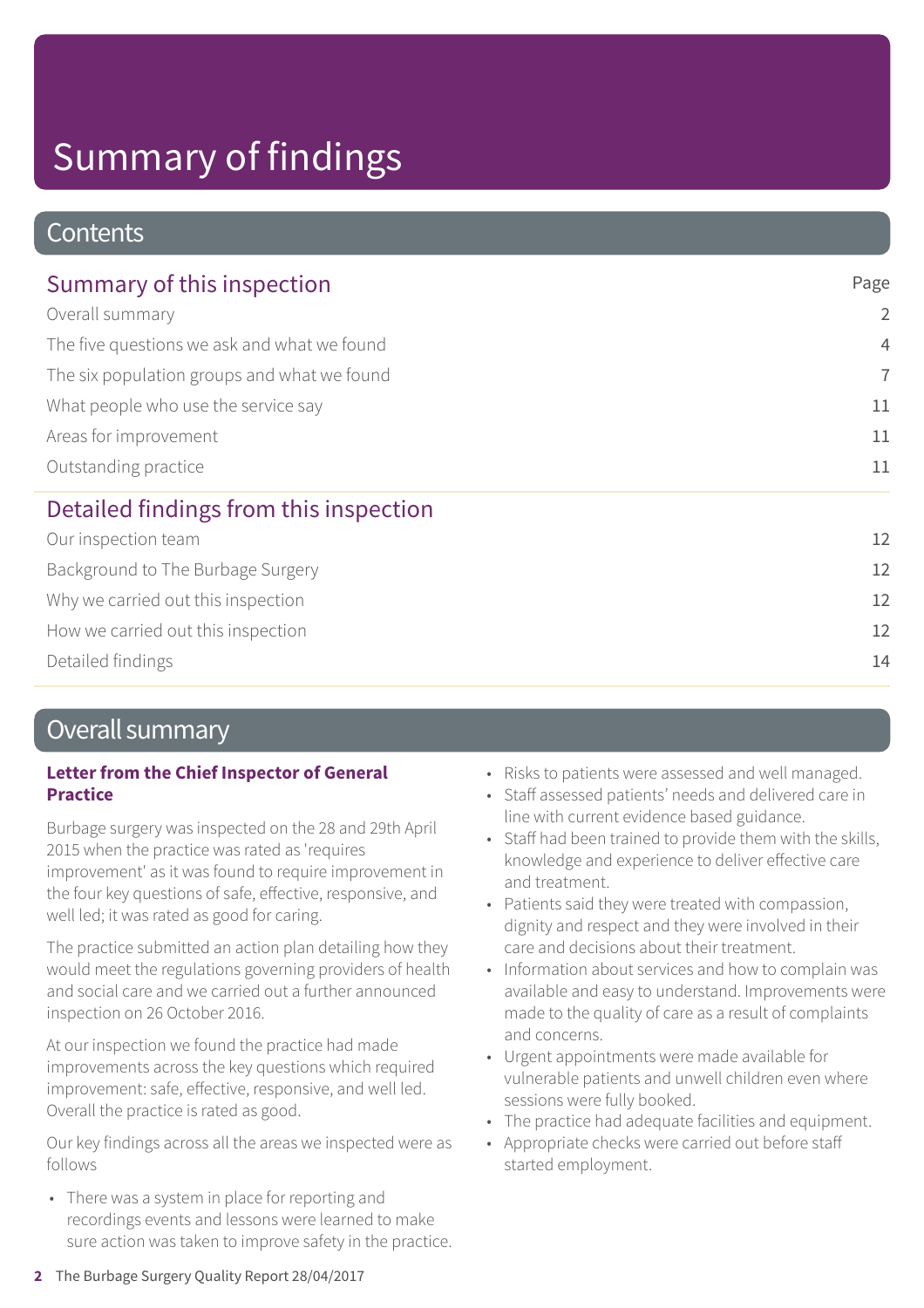- There was a clear leadership structure and staff felt supported by management. The practice proactively sought feedback from staff and patients, which it acted on.
- The provider was aware of and complied with the requirements of the duty of candour.

Consider recording verbal complaints to ensure any potential improvements to patient care are identified and actioned.

### **Professor Steve Field (CBE FRCP FFPH FRCGP)**

Chief Inspector of General Practice

The practice should: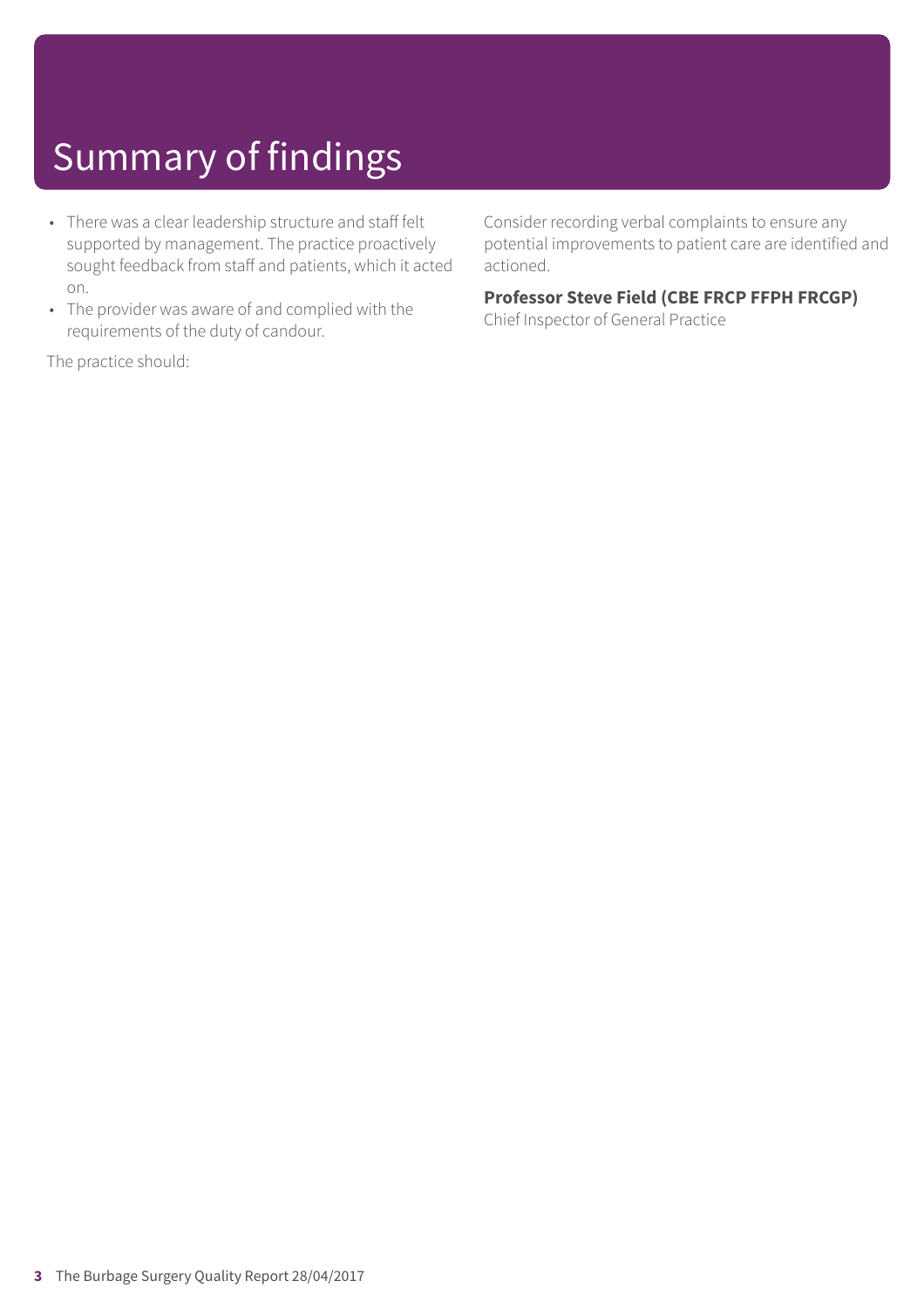### The five questions we ask and what we found

We always ask the following five questions of services.

### **Are services safe?**

The practice is rated as good for providing safe services.

- There was a system in place for reporting and recording significant events and lessons were shared to make sure action was taken to improve safety in the practice.
- The practice had systems, processes and practices in place to keep patients safe and safeguarded from abuse.
- Appropriate checks were carried out before new staff started employment.
- Risks to patients were assessed and managed.
- The practice had a comprehensive business continuity plan in place.
- When things went wrong patients received reasonable support, information, and a written apology. They were told about any improvements the practice had made as a result.

### **Are services effective?**

The practice is rated as good for providing effective services.

- Staff assessed needs and delivered care in line with current evidence based guidance.
- Data from the Quality and Outcomes Framework (QOF) showed patient outcomes were comparable to local and national averages.
- Clinical audits demonstrated quality improvement.
- Staff had the skills, knowledge and experience to deliver effective care and treatment and had access to relevant training.
- There was evidence of appraisals and personal development plans for all staff.
- Staff worked with other health care professionals to understand and meet the range and complexity of patients' needs.

### **Are services caring?**

The practice is rated as good for providing caring services.

- Data from the national GP patient survey showed patients views were comparable to or higher than local and national figures.
- Patients said they were treated with compassion, dignity and respect and they were involved in decisions about their care and treatment.

**Good –––**

**Good –––**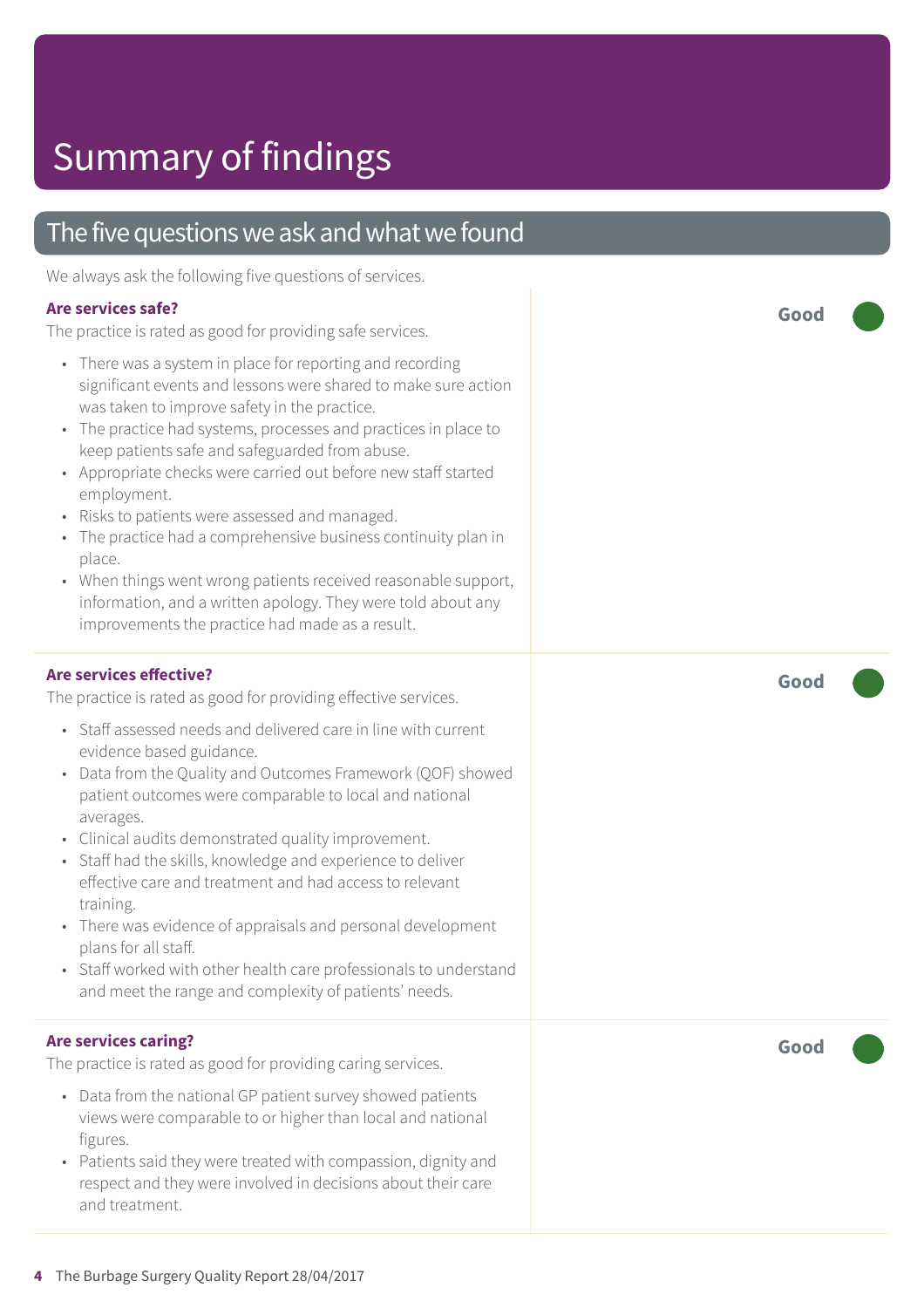- Information for patients about the services available was easy to understand and accessible.
- We saw staff treated patients with kindness and respect, and that they maintained patient and information confidentiality.

#### **Are services responsive to people's needs?**

The practice is rated as good for providing responsive services.

- Practice staff reviewed the needs of its local population and engaged with the NHS England Area Team, the Clinical Commissioning Group and the local Federation to secure improvements to services where these were identified. It had plans to develop and improve the surgery building.
- Patients said they were able to make an appointment with a named GP and there was continuity of care. They also appreciated being able to talk with a GP or nurse practitioner and if needed being offered an appointment on the same day.
- The practice had adequate facilities and was equipped to treat patients and meet their needs.
- Information about how to complain was available and easy to understand and evidence showed the practice responded quickly to issues raised. Learning from complaints was shared with staff and other stakeholders. The practice may wish to consider also recording verbal complaints or concerns raised by patients to ensure any potential improvements to patient care are identified and actioned.

#### **Are services well-led?**

The practice is rated as good for being well-led.

- The practice had a vision and clear objectives to deliver quality care and promote good outcomes for patients. Staff were clear about the vision and their responsibilities in relation to it.
- There was a clear leadership structure and staff felt supported by management. The practice had a number of policies and procedures to govern activity and held regular governance meetings.
- There was a governance framework which supported the delivery of the strategy and good quality care. This included arrangements to monitor and improve quality and identify risk.
- The provider was aware of and complied with the requirements of the duty of candour. The partners encouraged a culture of openness and honesty. The practice had systems in place for notifiable safety alerts and ensured this information was shared with staff to ensure appropriate action was taken

**Good –––**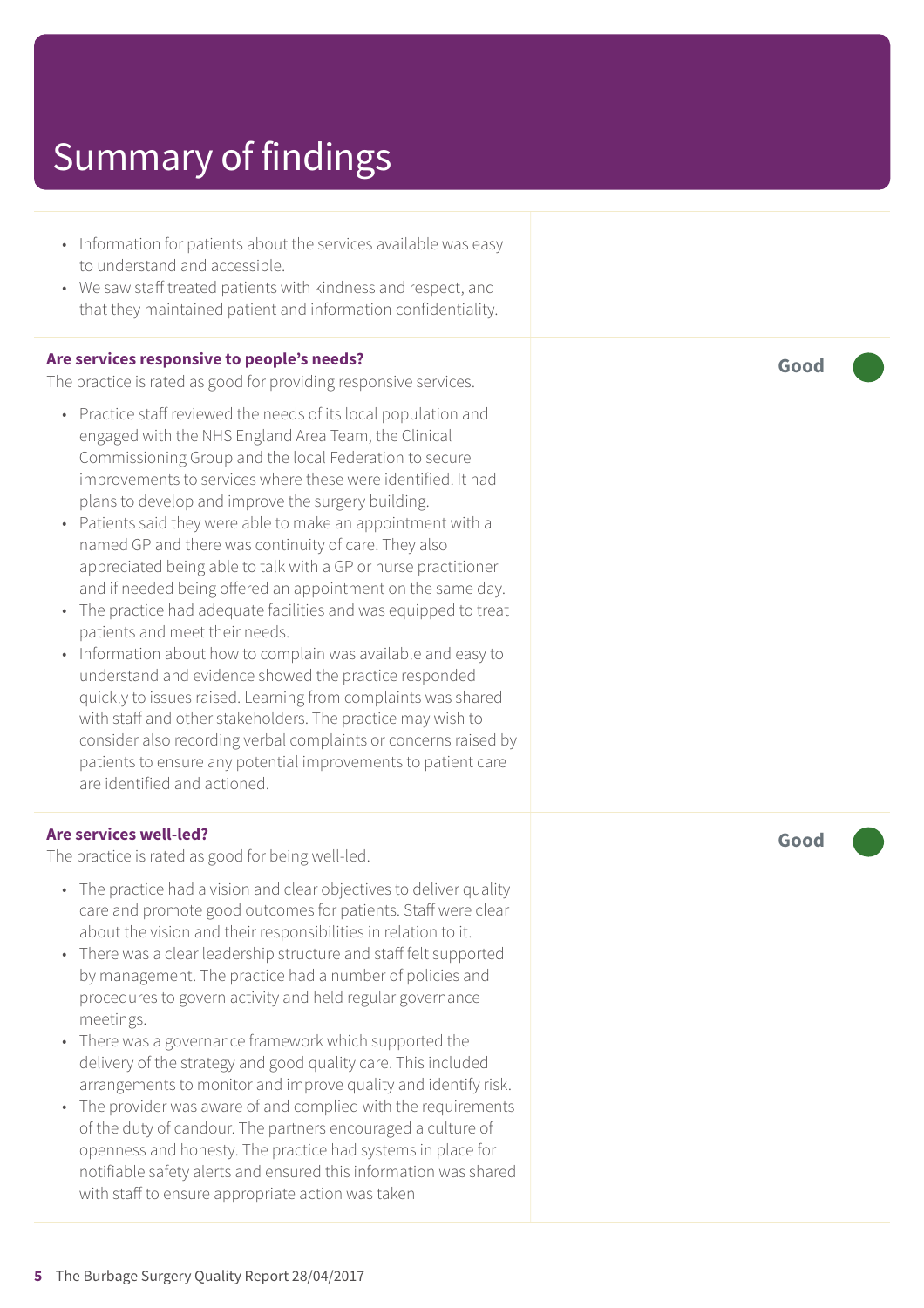• The practice sought feedback from staff and patients, which it acted on. There was an active patient participation group.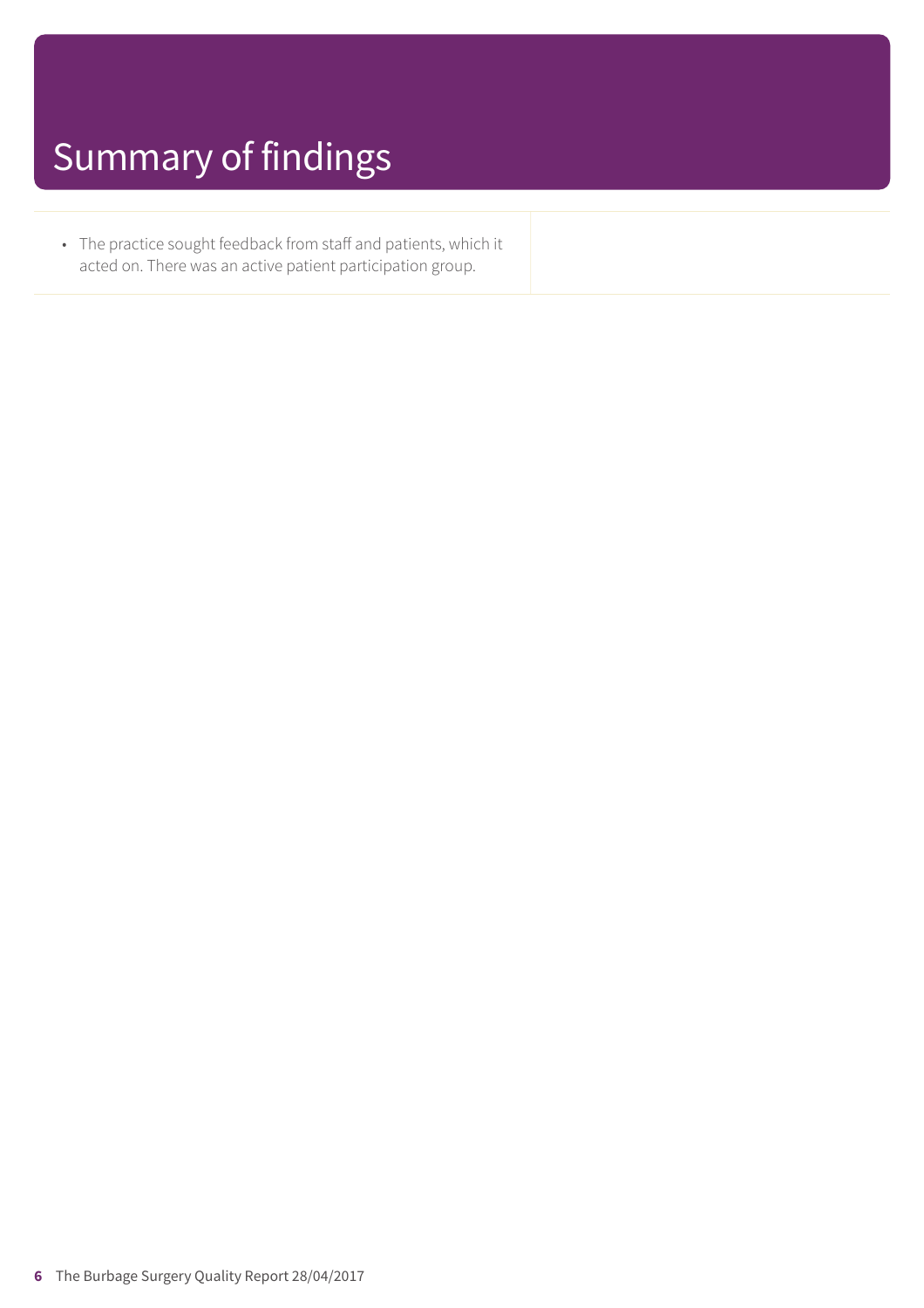### The six population groups and what we found

We always inspect the quality of care for these six population groups.

#### **Older people**

The practice is rated as good for the care of older people.

- The practice offered proactive, personalised care to meet the needs of the older people in its population.
- The practice was responsive to the needs of older people, and offered home visits and urgent appointments for those with enhanced needs. It had a register of those patients who were housebound and provided vaccinations at home when necessary.
- The practice had identified those older patients at high risk of hospital admission and had developed care planning which identified key health problems and their ongoing management. Special notes were included on records for out of hour's services to avoid unnecessary or inappropriate hospital admissions.
- The practice provided care for approximately 100 patients living in a local care home some of whom were receiving end of life care. A named GP attended the home on a weekly basis to do a ward round offering continuity of care for the patients.

#### **People with long term conditions**

The practice is rated as good for the care of people with long-term conditions.

- Nursing staff had lead roles in chronic disease management with support from GPs.
- The practice had identified 2% of its patients who were at risk from unplanned hospital admissions and shared information with out of hours and district nurse services to help keep people out of hospital where possible.
- Performance for diabetes management was similar to or slightly higher than national averages, for example, the practice scored 87% for the QOF indicator relating to blood sugar control management for diabetic patients compared to the local average of 83% and national average of 78%.
- Longer appointments and home visits were available when needed. The practice kept a register of patients who were housebound.

**Good –––**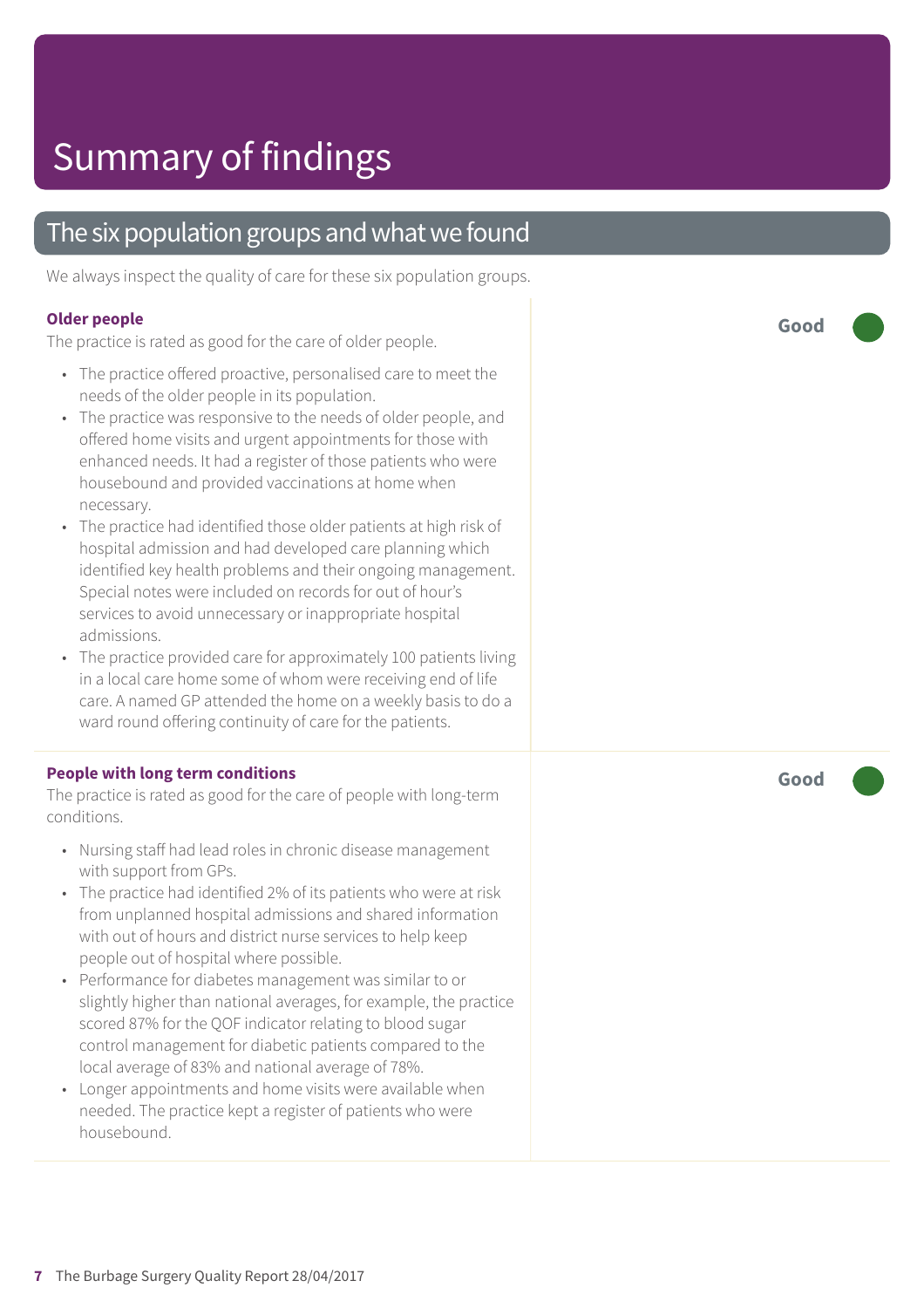- All patients had a named GP and a structured annual review to check their health and medicines needs were being met. For those patients with the most complex needs, the named GP worked with relevant health and care professionals to deliver a multidisciplinary package of care.
- The practice kept a list of patients such as those receiving end of life care, patients with mental health problems and patients with multiple conditions to ensure that they received same-day call-backs from their regular GP wherever possible.

#### **Families, children and young people**

The practice is rated as good for the care of families, children and young people.

- There were systems in place to identify and follow up children living in disadvantaged circumstances and who were at risk, for example, children and young people who had a high number of A&E attendances.
- Immunisation rates were comparable with local and national averages.
- Patients told us that children and young people were treated in an age-appropriate way and were recognised as individuals.
- Data showed 80% of eligible women had received a cervical screening test compared with the local average of 83% and national average of 81%.
- Appointments were available outside of school hours and the premises were suitable for children and babies. Young children who were ill were always seen and the practice used a sepsis screening tool to help identify this condition.
- The practice provided facilities for baby changing and mothers wishing to breastfeed.
- The practice offered 24 hour and 6 week baby checks.
- We saw examples of joint working with midwives, health visitors and school nurses. The practice informed the health visitor of new child registrations and relevant safety alerts.
- The practice provided a room for antenatal visits so pregnant women could be seen at the surgery.

#### **Working age people (including those recently retired and students)**

The practice is rated as good for the care of working-age people (including those recently retired and students).

**Good –––**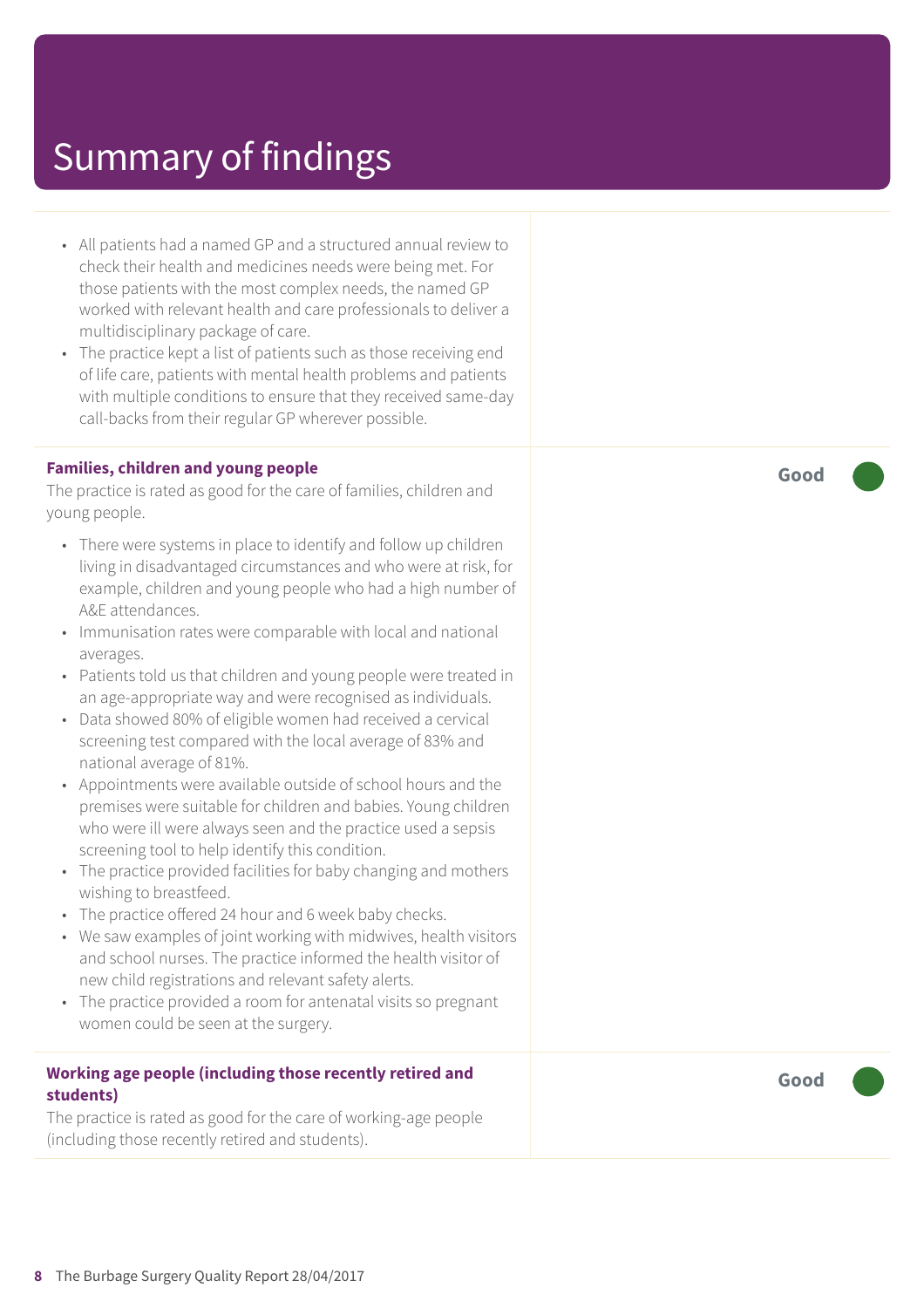- The needs of the working ag e population, those recently r etired and students had been identified and the practic e had adjusted the services it offered t o ensur e these wer e ac cessible, flexible and offered continuity of care.
- The practice offered online services as well as a full range of health promotion and screening that reflected the needs for this ag e group.
- The telephone triage system helped patients obtain advice and if necessar y a same day appointment.
- Bookable telephone consultations wer e available.
- The practic e offered a travel vaccination service.

#### **People whose circumstances may mak e them vulnerable**

The practic e is rated as good for the car e of people whose circumstances may mak e them vulnerable.

- The practice held a register of patients living in vulnerable circumstances including carers, people with a learning disability (LD), people who wer e housebound and those with alcohol or substanc e misuse problems.
- The practic e offered longer appointments for patients, for example, those with serious mental health issues and those with a learning disability.
- The practice regularly worked with other health car e professionals in the case management of vulnerable patients.
- The practice informed vulnerable patients about how to access various support groups and voluntar y or ganisations.
- The practic e had identified 87 or 1% of its patients over 18 who had caring responsibilities. The y wer e offered a referral t o local support services for a carer assessment, and given information about local authority services such as First Contact , which could offer practical assistanc e with a variety of housing and other matters. Ther e was also information available in the waiting ar e a and on the website. The practic e had recognised that it was very likely that more patients than recognised had a caring responsibility and was actively trying t o encourag e mor e carer s t o identify themselves t o the practice, for example, by working with the PPG with awareness displays in the sur ger y. Ther e was also information on the web sit e about support for young carers.
- Staff knew how to recognise signs of abuse in vulnerable adults and children. Staff wer e awar e of their responsibilities r e garding information sharing, documentation of concerns and how t o contact rele vant agencies in normal working hour s and out of hours.
- The practic e had a named saf eguarding lead.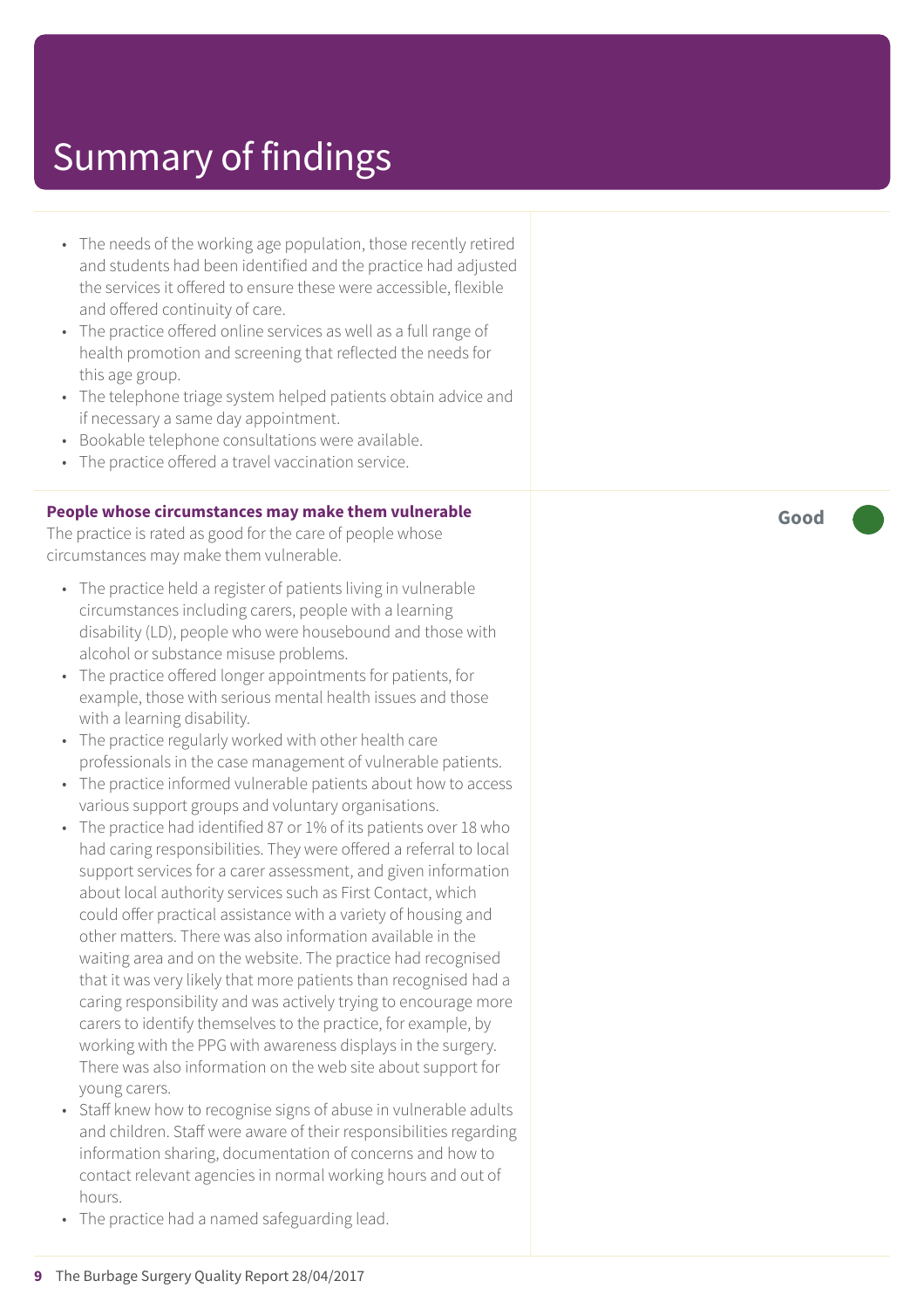#### **People experiencing poor mental health (including people with dementia)**

The practice is rated as good for the care of people experiencing poor mental health (including people with dementia).

- 97% of patients with severe mental health problems had a comprehensive agreed care plan documented in their records compared with the local average of 95% and national average of 89%. Alerts on their records meant that they were routinely offered longer appointments and annual health checks with a GP or Mental Health Facilitator
- 80% of patients living with dementia had a face-to-face care review in the previous 12 months, compared with the local average of 87% and national average of 84%.
- The practice carried out advance care planning for patients with dementia which included appropriate end of life care plans.
- The practice regularly worked with multi-disciplinary teams in the case management of patients experiencing poor mental health, including those with dementia.
- The practice had told patients experiencing poor mental health and where appropriate their carers about how to access various support groups and voluntary organisations.
- The practice had a system in place to follow up patients who had attended accident and emergency where they may have been experiencing poor mental health.
- Staff knew many of the patients well and an understanding of how to support patients with mental health needs and those living with dementia. For example, whether a patient preferred an appointment at a quieter time of day.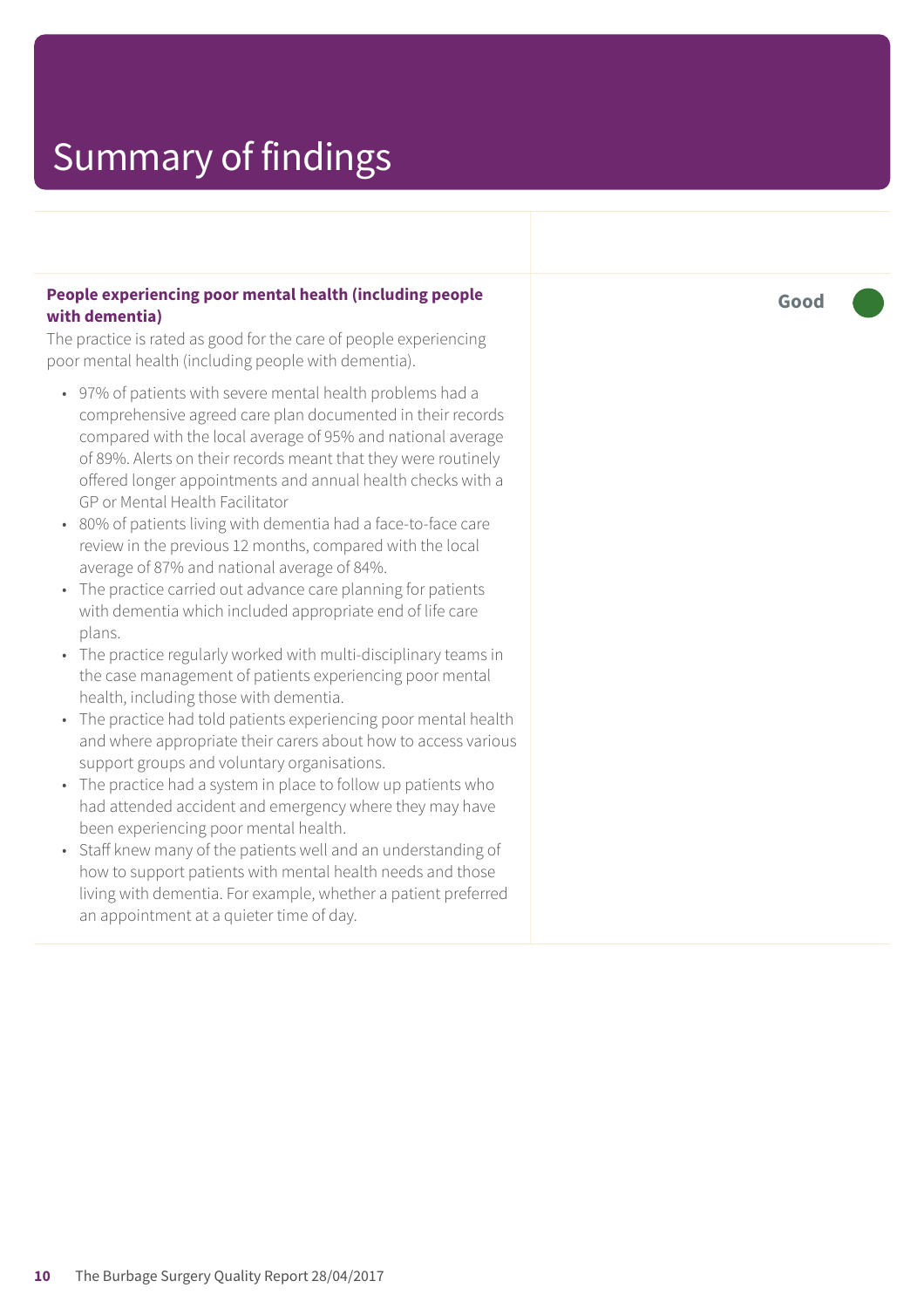### What people who use the service say

The national GP patient survey results published in July 2016 showed the practice was performing in line with local and national averages. 220 survey forms were distributed and 119 were returned, representing 1% of the practice's patient list and a response rate of 54.1%.

- 67 % of patients found it easy to get through to this practice by phone compared to the local average of 71% and national average of 73%.
- 85% of patients were able to get an appointment to see or speak to someone the last time they tried compared to the local average of 77% and national average of 76%.
- 82% of patients described the overall experience of this GP practice as good compared to the local and national averages of 85%.
- 80% % of patients said they would recommend this GP practice to someone who had just moved to the local area compared to the local average of 78% and national average of 80%.

As part of our inspection we also asked for CQC comment cards to be completed by patients prior to our inspection. We received 23 comment cards with the majority being very positive about the standard of care received. Staff were described as being helpful, polite, caring and kind. Patients said they felt listened to and that it was very helpful to be able to have a telephone consultation and if urgent a same day appointment. Clinical staff treated patients with respect, friendliness and professionalism. Two cards included negative comments about the time it sometimes took to get through to the practice by telephone and also a suggestion for evening appointments. The practice had reviewed these results and ensured that during very busy periods staff answered all six phone lines.

Patients we spoke with were satisfied with the care they received.

### Areas for improvement

Outstanding practice

**Action the service MUST take to improve Action the service SHOULD take to improve**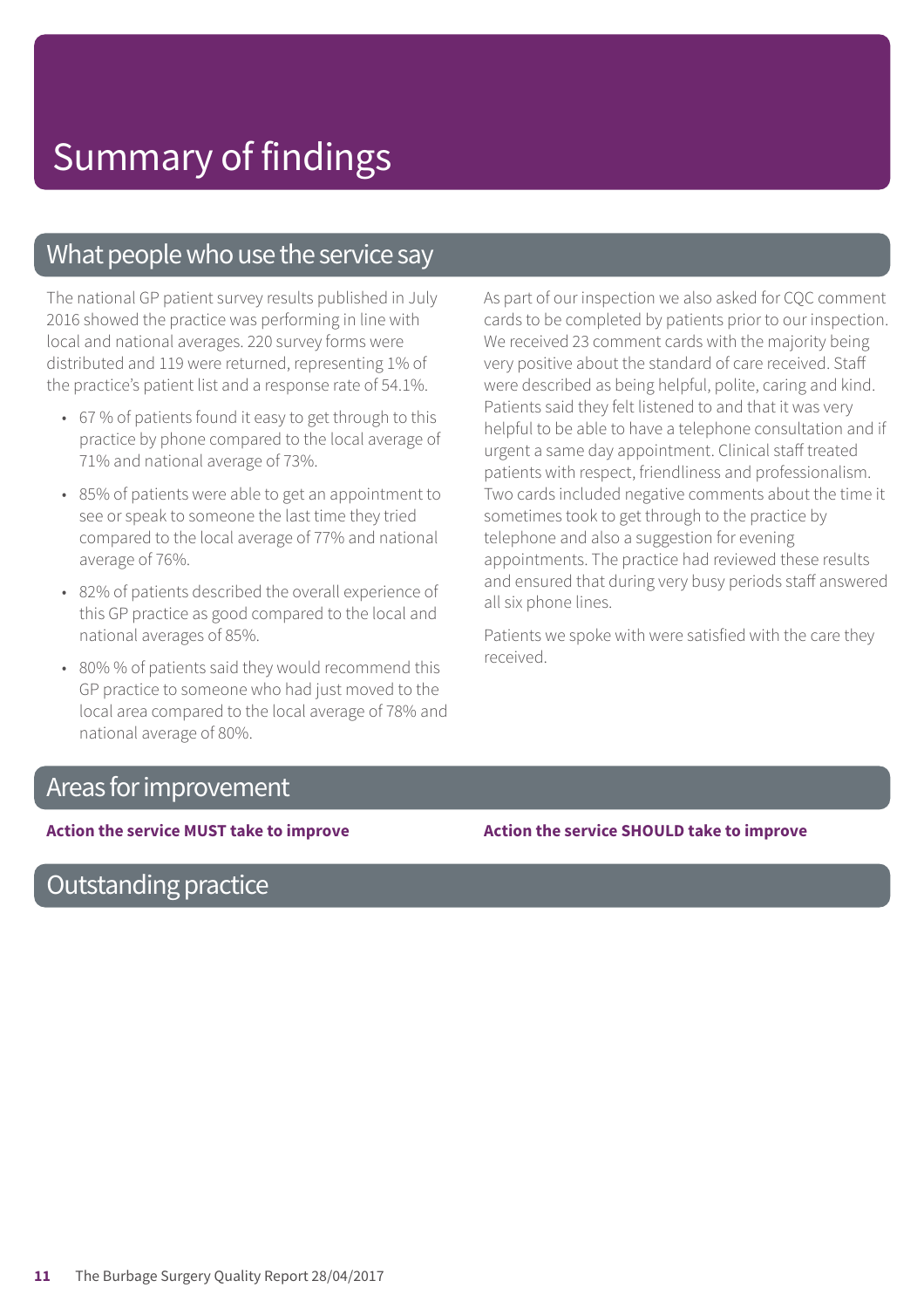

# The Burbage Surgery **Detailed findings**

### Our inspection team

#### **Our inspection team was led by:**

Our inspection team was led by a CQC Inspector and included a GP specialist adviser and a practice manager specialist advisor.

### **Background to The Burbage Surgery**

Burbage Surgery is situated in the village of Burbage on the outskirts of Hinckley in North West Leicestershire. It has a branch surgery in the village of Wolvey, about 4 miles away. Both sites have dispensaries. The practice is able to offer dispensing services to those patients on the practice list who lived more than one mile (1.6km) from their nearest pharmacy. There is a local population of about 17000. Burbage is an area with private housing alongside some small pockets of social deprivation. The practice has approximately 10500 patients with relatively high numbers of elderly patients and patients with long-term conditions.

The practice also uses two community buildings in Sharnford and Sapcote. The practice had reviewed the use of these buildings and had decided they were not suitable to use as a surgery but still wanted to provide a service to their mainly elderly patients living in these areas. Patients had to telephone to arrange to see the GP who attended for an hour each week. It was explained that this was to collect medicines from the dispensary or a prescription. If there were any concerns about the patient's health they were offered an appointment at the main or branch site or a home visit. There are no treatment or examination facilities but the practice has put in Wi-Fi so patients' records can be checked.

The practice occupies premises in Burbage and in Wolvey which were purpose built in the 1980s. There are disabled car parking spaces.

There are 5 GPs, 3 of whom are female. There are two nurse practitioners and a practice nurse (all female) who provide minor illness and urgent care, and manage long-term conditions such as diabetes, asthma and chronic pulmonary disease. (COPD) There are also two health care assistants. The clinical team is supported by a practice manager, and other support staff some of whom take responsibilities for areas such as reception and prescriptions. The practice is a training practice which has trainee GPs.

The main site in Burbage is open between 8.00am and 6.30pm Monday to Friday. Appointments can be pre-booked up to 6 weeks in advance. The practice operates a telephone triage system in the morning with GPs and Nurse practitioners calling patients back after they have spoken with a receptionist and when needed offering a same day appointment. Telephone appointments are also available. The branch in Wolvey is open on Monday and Thursday afternoons from 2.00pm to 6.00pm and on Tuesday, Wednesday and Friday mornings from 8.30am until 12.30pm.

Out of hours services are commissioned by West Leicestershire Clinical Commissioning Group and provided by DHU (Derbyshire Health United).

### Why we carried out this inspection

We carried out a comprehensive inspection of this service under Section 60 of the Health and Social Care Act 2008 as part of our regulatory functions. Burbage surgery was inspected on the 28 and 29th April 2015 when the practice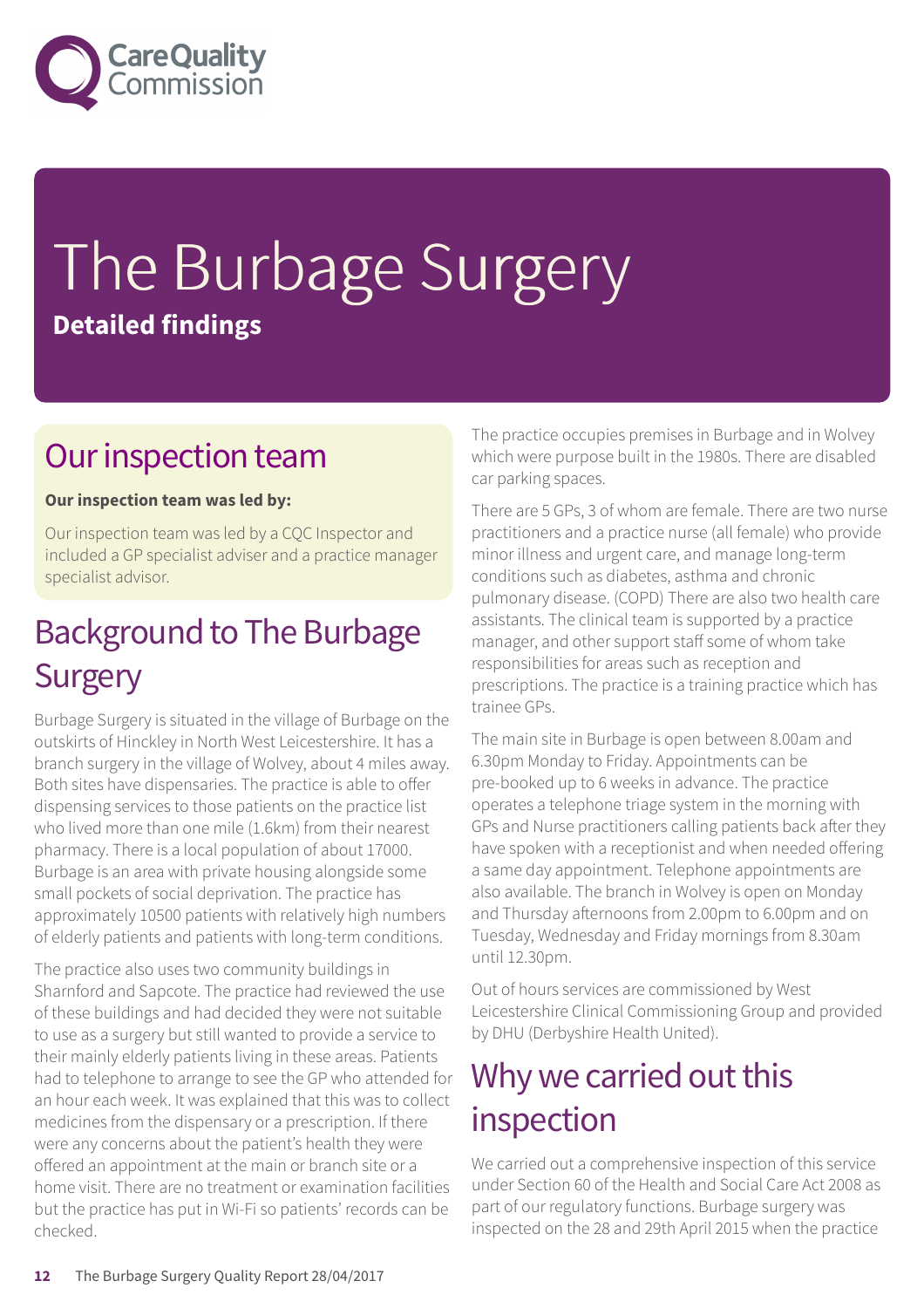# Detailed findings

was rated as 'requires improvement' as it was found to require improvement in the four key questions of safe, effective, responsive, and well led; it was rated as good for caring.

This inspection was carried out to consider whether sufficient improvements had been made and to identify if the provider was no meeting the requirements and associated regulations.

### How we carried out this inspection

Before visiting, we reviewed a range of information we hold about the practice and asked other organisations to share what they knew. We carried out an announced visit on 26 October 2016. During our visit we:

- Spoke with a range of staff including clinical and support staff, and dispensers.
- Observed how patients were being cared for.
- Reviewed an anonymised sample of the personal care or treatment records of patients.
- Reviewed comment cards where patients and members of the public shared their views and experiences of the service.
- Reviewed the action plans submitted by the practice evidencing how improvements were going to be made.
- Reviewed information requested from the practice.

To get to the heart of patients' experiences of care and treatment, we always ask the following five questions:

- $\cdot$  Is it safe?
- Is it effective?
- Is it caring?
- Is it responsive to people's needs?
- Is it well-led?

We also looked at how well services were provided for specific groups of people and what good care looked like for them. The population groups are:

- Older people
- People with long-term conditions
- Families, children and young people
- Working age people (including those recently retired and students)
- People whose circumstances may make them vulnerable
- People experiencing poor mental health (including people with dementia).

Please note that when referring to information throughout this report, for example any reference to the Quality and Outcomes Framework data, this relates to the most recent information available to the CQC at the time which was 2015/16.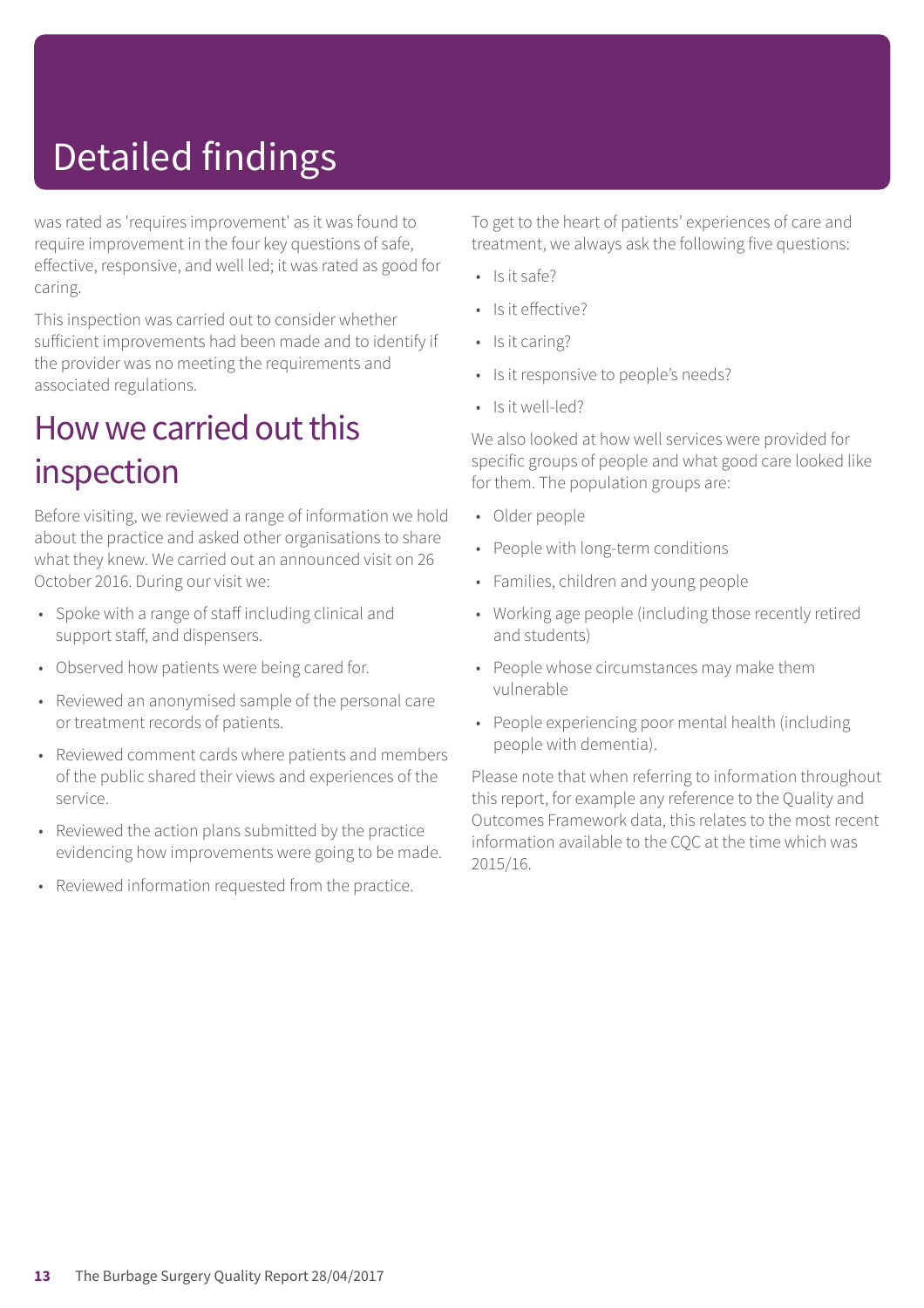### Are services safe?

### **Our findings**

Following our inspection in April 2016, the practice was rated as' requires improvement' in the key question of 'safe' and was required to make improvements. The practice had a system for reporting and recording significant events but could not demonstrate that learning from these had been shared with all relevant staff. The practice also needed to improve systems for assessing and monitoring risks and the quality of service provision. The arrangements for managing medicines did not always keep people safe; monitoring the temperatures of fridges used to store vaccines and other medicines was not consistent. Not all staff working in the dispensaries had received annual competency checks.

- **Safe track record and learning**
- There was an effective system in place for reporting and recording significant events. The practice had reviewed how it analysed significant events so that learning was identified, shared with staff and used to improve the care provided.
- Staff told us they would inform the practice manager of any incidents. There was a recording form available on the practice's computer system which included a section for any learning, actions and outcomes. We examined some of these. Minutes showed they were discussed in practice meetings.
- The incident recording form supported the recording of notifiable incidents under the duty of candour. (The duty of candour is a set of specific legal requirements that providers of services must follow when things go wrong with care and treatment).
- We saw evidence that when things went wrong with care and treatment, patients were informed of the incident, received support, information, a written apology and were told about any actions taken to avoid the same issue in the future.
- All the staff we spoke with said they felt comfortable about identifying any mistakes they had made and discussing them within the staff team to ensure future learning.
- We reviewed safety records, incident reports, and drug and Medicines and Health products Regulatory Agency (MHRA) patient safety alerts. Safety alerts were received

by the practice manager. They printed a hardcopy and circulated it to clinical staff for discussion at regular clinical meetings were appropriate action was decided on, for example, to search for patients whose medicines needed to be reviewed. We saw minutes of these meetings which showed that action was taken to improve safety in the practice. When the practice manager was away they arranged for the alerts to be received by all GPs in the practice and double checked that they had been actioned on their return.

• Incidents related to the dispensaries were included in the practice's significant events procedures.

#### **Overview of safety systems and processes**

- The practice had systems, processes and practices in place to keep patients safe and safeguarded from abuse, which included keeping registers of vulnerable adults and children and taking appropriate action when identifying a concern.
- Arrangements were in place to safeguard children and vulnerable adults from abuse. These arrangements reflected relevant legislation and local requirements. Policies were accessible to all staff and outlined who to contact for further guidance if staff had concerns about a patient's welfare. There was a lead member of staff for safeguarding who was in contact with local health visitors to share and discuss any concerns. GPs provided reports where necessary for other agencies. Staff demonstrated they understood their responsibilities and all had received training on safeguarding children and vulnerable adults relevant to their role. GPs and nurse practitioners were trained to child protection or child safeguarding level 3.
- Notices in the waiting area and in treatment rooms advised patients that chaperones were available if required. All staff undertaking this role had been trained and had received a Disclosure and Barring Service (DBS) check. (DBS checks identify whether a person has a criminal record or is on an official list of people barred from working in roles where they may have contact with children or adults who may be vulnerable.)
- The practice maintained appropriate standards of cleanliness and hygiene. We observed the premises to be visibly clean and tidy. A nurse was the infection control lead and she had recently received specialist training and also liaised with the local infection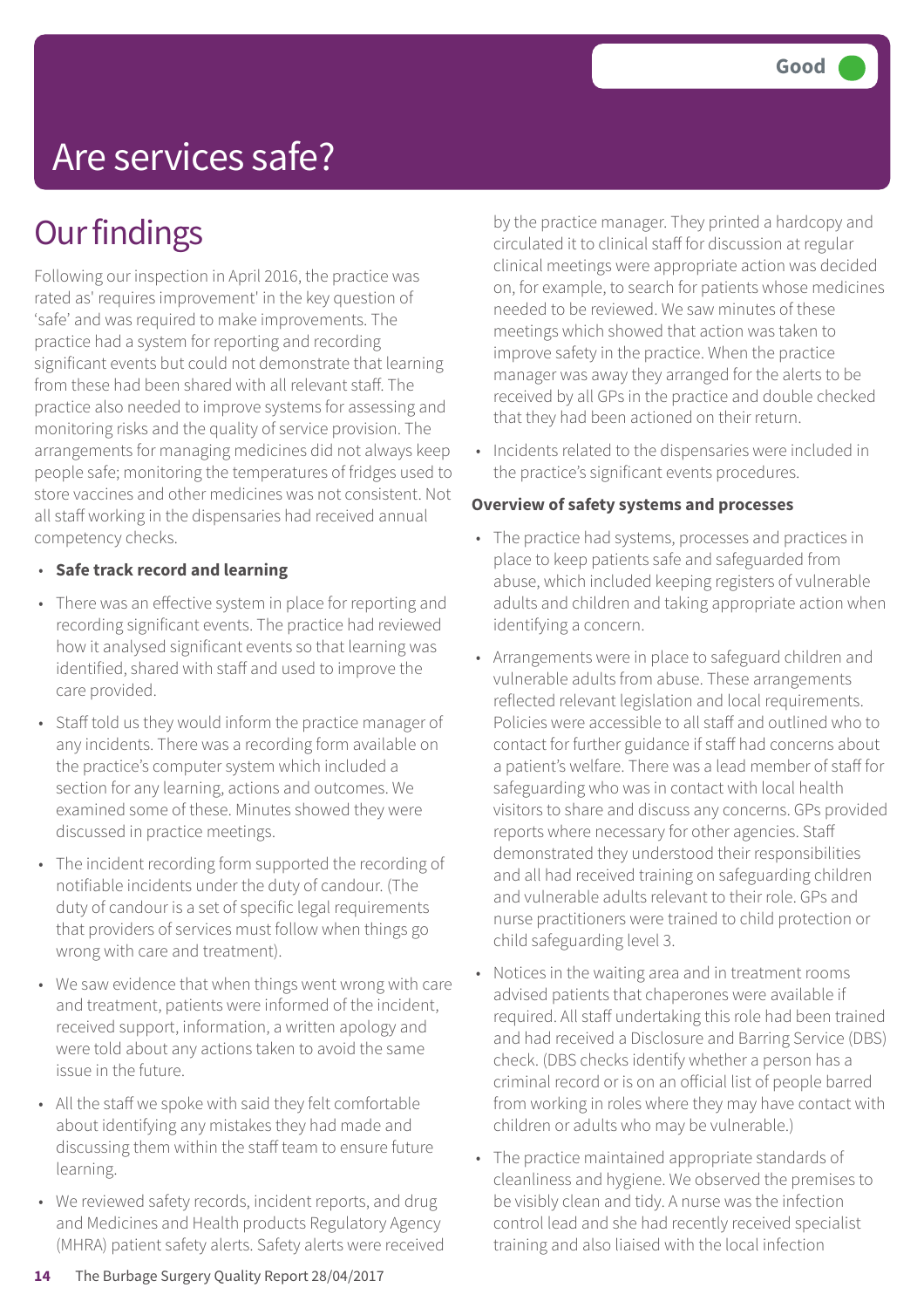### Are services safe?

prevention teams to keep up to date with best practice. There was an infection control protocol in place and staff had received up to date training. Annual infection control audits were undertaken and we saw evidence that action was taken to address any improvements needed as a result. There were regular checks of different areas in the practice to ensure acceptable standards of cleaning and infection control were maintained.

- The arrangements for managing medicines, including emergency medicines and vaccines kept patients safe (this included obtaining, prescribing, recording, handling, storing, security and disposal). Processes were in place for handling repeat prescriptions which included the review of all high risk medicines such as warfarin and lithium and promoted a safe approach. The practice carried out regular medicines audits, with the support of the local CCG pharmacy teams, to ensure prescribing was in line with best practice guidelines for safe prescribing. Blank prescription forms and pads were securely stored and there were systems in place to monitor their use. Uncollected prescriptions were regularly reviewed and advice was sought from a GP and where appropriate the patient contacted to ensure they were well especially where they had a long term condition.
- There were two nurses who had qualified as independent prescribers and could therefore prescribe medicines for specific medical conditions. They were supported in this role by GPs.
- Patient group directives had been adopted by the practice to allow nurses to administer medicines in line with legislation. Health care assistants were trained to administer vaccines and medicines against a patient specific prescription or direction from a prescriber.
- The practice had a dispensary at both its main and branch sites. The practice had signed up to the Dispensing Services Quality Scheme (DSQS), which rewards practices for providing high quality services to patients of their dispensaries. There was a named GP responsible for the dispensary and all members of staff involved in dispensing medicines had received appropriate training and an annual competency assessment. Staff told us how useful this was and that they now felt well supported in their roles.
- The practice had reviewed and updated standard procedures which covered all aspects of the dispensing process (these were written instructions about how to safely dispense medicines). We saw evidence of regular review of these procedures in response to incidents or changes to guidance in addition to annual review. The dispensary staff highlighted all prescriptions for high risk medicines to the GP prior to signing to ensure monitoring could be checked before the medicines were issued. There was a process for ensuring second checks by another staff member when dispensing certain medicines.
- Records showed fridge temperature checks were carried out which ensured medicines were stored at the appropriate temperature and staff were aware of the procedure to follow in the event of a fridge failure. New fridges with internal data loggers were now in use.
- The practice held stocks of controlled drugs (medicines that require extra checks and special storage because of their potential misuse) and had procedures in place to manage them safely. For example, controlled drugs were stored in a controlled drugs safe, access to them was restricted and the keys held securely. There were arrangements in place for the destruction of controlled drugs.
- We reviewed three personnel files and found appropriate recruitment checks had been undertaken prior to employment for staff recently recruited. For example, proof of identification and address, references, qualifications, registration with the appropriate professional body and the appropriate checks through the Disclosure and Barring Service.

#### **Monitoring risks to patients**

- Risks to patients were assessed and managed.
- There were procedures in place for monitoring and managing risks to patient and staff safety. There was a health and safety policy available and a poster was displayed in the staff area which identified local health and safety representatives. The practice had up to date fire risk assessments and carried out regular fire drills. All electrical equipment was checked to ensure it was safe to use and clinical equipment was checked to ensure it was working properly. The practice had a variety of other risk assessments in place to monitor safety of the premises such as control of substances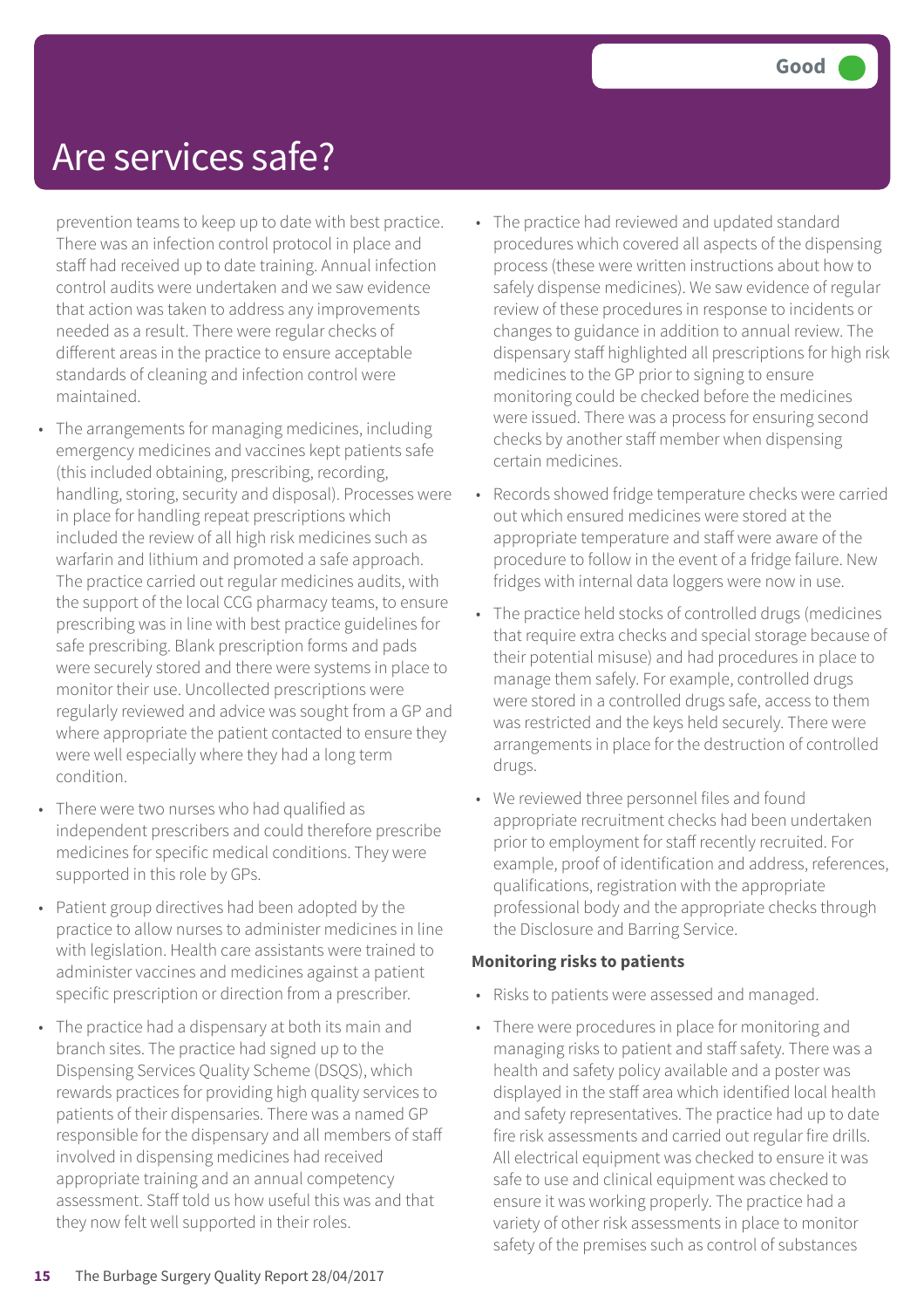### Are services safe?

hazardous to health (COSHH) infection control, and a legionella risk assessment. (Legionella is a term for a particular bacterium which can contaminate water systems in buildings). It could demonstrate that it was following the recommendations in the assessment, for example, water temperature testing.

- The practice had reviewed how it used the community rooms in Sapcote and Sharnford. It had decided that neither venue was suitable to use as a normal GP surgery. Patients wishing to be seen there now had to telephone the main surgery beforehand to explain why they wished to visit and so where necessary could be directed to the main or branch surgery, or for a home visit where appropriate. The practice had installed Wi-Fi in both community rooms so that GPs could use their laptops and check patient records. The service was limited to issuing prescriptions and general advice and delivering prescribed medicines from the dispensaries. The practice had also stopped using these community rooms to provide flu vaccinations.
- Arrangements were in place for planning and monitoring the number of staff and mix of staff needed to meet patients' needs. There was a rota system in place to ensure enough staff were on duty and staff worked flexibly to cover absences.

#### **Arrangements to deal with emergencies and major incidents**

- The practice had arrangements in place to respond to emergencies and major incidents.
- There was an instant messaging system on the computers in all the consultation and treatment rooms which alerted staff to any emergency which they responded to.
- All staff received annual basic life support training and there were emergency medicines available in the treatment room.
- The practice had a defibrillator available at both sites and oxygen with adult and children's masks. A first aid kit and accident book were available.
- Emergency medicines were easily accessible to staff in a secure area of the practice and all staff knew of their location. We saw evidence that these were now checked regularly. All the medicines we checked were in date and stored securely.
- The practice had a comprehensive business continuity plan in place for major incidents such as power failure or building damage. Copies were kept outside of the surgery and the plan included contact numbers for staff and other services and suppliers.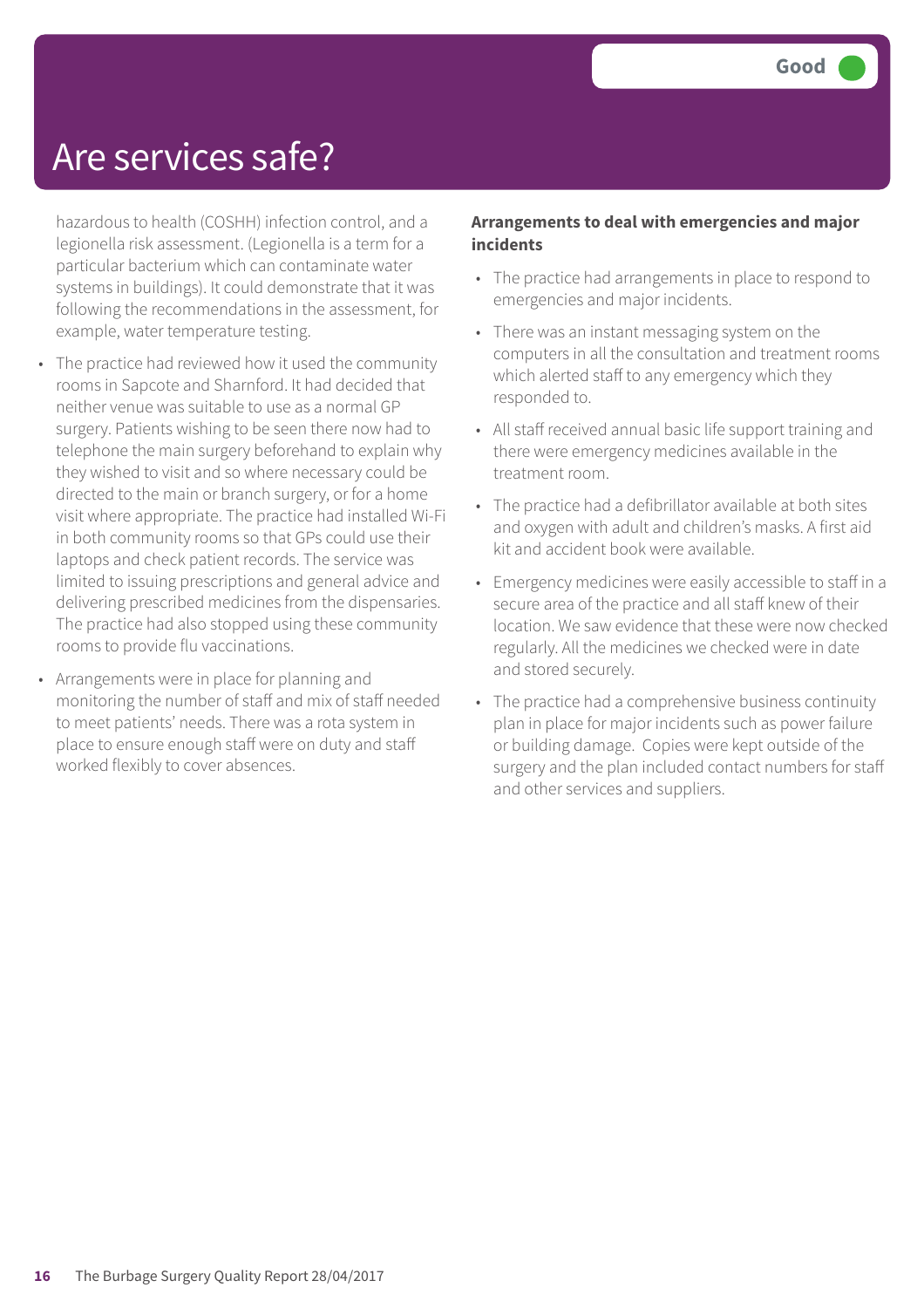### Are services effective?

(for example, treatment is effective)

### **Our findings**

Following our inspection in April 2015 the practice was rated as' requires improvement' for the provision of effective care and treatment. Not all staff had received annual appraisals which meant their training needs had not been identified and some staff did not have a clear understanding of how to assess whether a child under the age of 16 and maturity to make their own decisions.

#### **Effective needs assessment**

The practice assessed needs and delivered care in line with relevant and current evidence based guidance and standards, including National Institute for Health and Care Excellence (NICE) best practice guidelines.

- The practice had systems in place to keep all clinical staff up to date. Staff had access to guidelines from NICE which were incorporated into the records system. They use this information to help them ensure that care and treatment that met patients' needs.
- The practice monitored that these guidelines were followed through risk assessments and random sample checks of patient records.
- The practice used locally led care plans and templates to assist with patient care in line with best practice.

#### **Management, monitoring and improving outcomes for people**

The practice used the information collected for the Quality and Outcomes Framework (QOF) and performance against national screening programmes to monitor outcomes for patients. (QOF is a system intended to improve the quality of general practice and reward good practice). The most recent published results were 98.6% of the total number of points available, (local average 96.9%) The practice levels of exception reporting was comparable with other practices and it was able to demonstrate that it had followed national guidance before deciding to except a patient. Exception reporting is the removal of patients from QOF calculations where, for example, the patients are unable or unwilling to attend a review meeting or certain medicines cannot be prescribed because of side effects).

This practice was not an outlier for any QOF (or other national) clinical targets.

For example, data from 2015-2016 showed performance for diabetes related indicators was comparable with local and national averages.

- The practice scored 87% for the QOF indicator relating to blood sugar control management for diabetic patients compared with the local average of 83% and national average of 78%.
- The practice scored 89% for the QOF indicator relating to cholesterol management in diabetic patients (local average 83%, national average 80%)
- Performance for mental health related indicators, for example, related to an agreed care plan documented in the patient record was 97% (local average 94%, national average 89%)

There was evidence of quality improvement including clinical audit.

- The practice had undertaken a number of audits during the last two years. One was an audit of the dispensary and how it operated against national standards and three were completed audits where the improvements made were implemented and monitored. One related to antibiotic prescribing. In another, the practice had audited the use of antiplatelet therapy in acute coronary syndrome and identified patients who no longer needed these medicines.
- The practice participated in local audits, national benchmarking, accreditation, peer review and research.

#### **Effective staffing**

Staff had the skills, knowledge and experience to deliver effective care and treatment.

- The practice had an induction programme for all newly appointed staff. This covered such topics as safeguarding, infection prevention and control, fire safety, health and safety and confidentiality.
- Staff administering vaccines and taking samples for the cervical screening programme had received specific training which had included an assessment of competence and an annual audit. Staff who administered vaccines could demonstrate how they stayed up to date with changes to the immunisation programmes, for example by access to on line resources and discussion at practice meetings.
- The practice had put into place a system to help ensure that the learning needs of staff were identified through a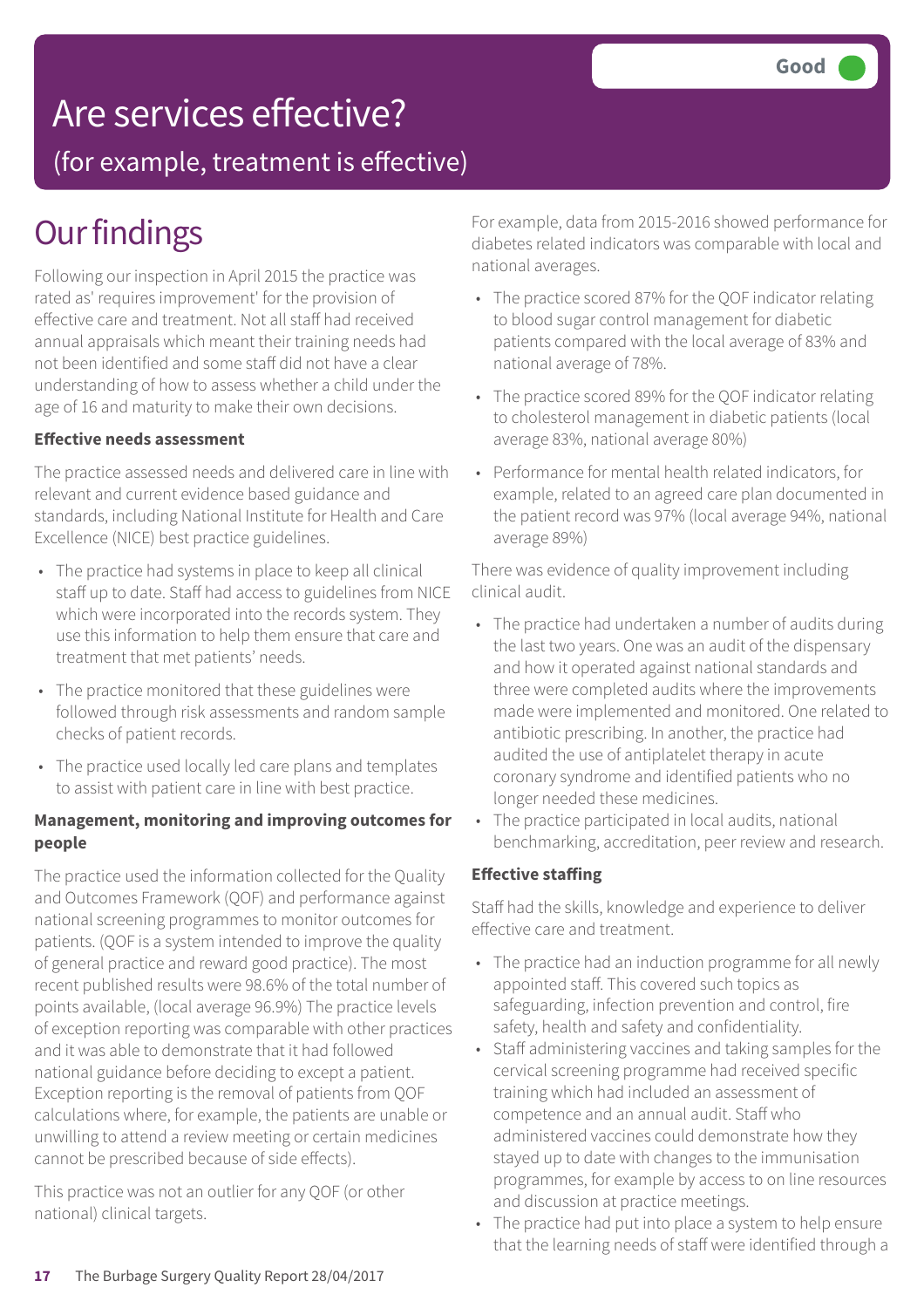### Are services effective?

### (for example, treatment is effective)

system of appraisals, meetings and reviews of practice development needs. Staff had access to appropriate training to meet their learning needs and to cover the scope of their work. This included ongoing support, one-to-one meetings, coaching and mentoring, clinical supervision and facilitation and support for revalidating GPs. All staff had received an appraisal within the last 12 months.

- The practice could demonstrate how they ensured role-specific training and updating for relevant staff.
- Staff received training that included safeguarding, fire safety awareness, and basic life support and information governance. Staff had access to and made use of e-learning training modules and in-house training.

#### **Coordinating patient care and information sharing**

The information needed to plan and deliver care and treatment was available to relevant staff in a timely and accessible way through the practice's patient record system and their intranet system.

- This included care and risk assessments, care plans, medical records and investigation and test results.
- The practice shared relevant information with other services in a timely way, for example when referring patients to other services.

Staff worked together and with other health and social care professionals to understand and meet the range and complexity of patients' needs and to assess and plan ongoing care and treatment. This included when patients moved between services, including when they were referred, or after they were discharged from hospital. Meetings took place with other health care professionals including the health visitor, specialist nurses, district nurses, MacMillan and clinical care co-ordinator when care plans were reviewed and updated for patients with complex needs including palliative and end of life care.

#### **Consent to care and treatment**

Staff were trained to seek patients' consent to care and treatment in line with legislation and guidance.

• Staff understood the relevant consent and decision-making requirements of legislation and guidance, including the Mental Capacity Act 2005.

- When providing care and treatment for children and young people, staff carried out assessments of capacity to consent in line with relevant guidance on which they had received training.
- Where a patient's mental capacity to consent to care or treatment was unclear the GP or nurse practitioner assessed the patient's capacity and recorded the outcome of the assessment.

#### **Supporting patients to live healthier lives**

The practice identified patients who may be in need of extra support and signposted them to the relevant services. For example:

- Patients receiving end of life care, carers, those at risk of developing a long-term condition and those requiring advice on their diet, smoking and alcohol cessation.
- Information leaflets and posters in the patient waiting area related support groups which assisted patients to lead healthier lives.
- The practice's uptake for the cervical screening programme was 82% compared with the CCG average of 83% and the national average of 82%. There was a policy to offer telephone reminders for patients who did not attend for their cervical screening test. The practice also encouraged its patients to attend national screening programmes for bowel and breast cancer screening. For example, 84% of invited women had attended for breast cancer screening compared with the CCG average of 81%. 64% of invited patients had attended for bowel cancer screening compared with the CCG average 63%.There were systems in place to ensure results were received for all samples sent for the cervical screening programme and the practice followed up women who were referred as a result of abnormal results.

Childhood immunisation rates for the vaccinations given were between 89% and 96% for under two-year-olds and 89% and 98% for 5-year-olds which was comparable to CCG and national averages.

Patients had access to appropriate health assessments and checks. These included health checks for new patients and NHS health checks for patients aged 40–74. Appropriate follow-ups for the outcomes of health assessments and checks were made where risk factors or abnormalities were identified.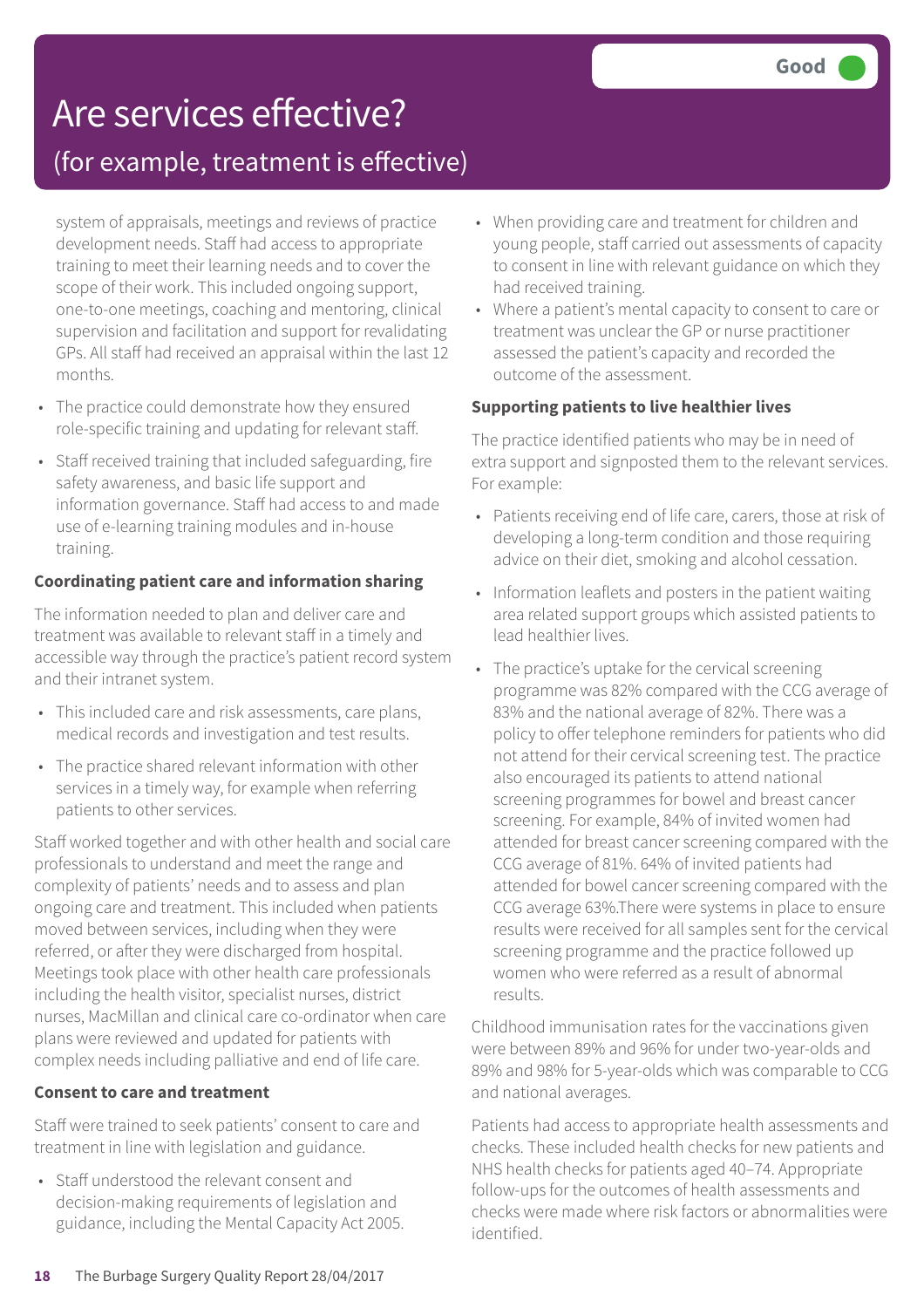# Are services caring?

### **Our findings**

#### **Kindness, dignity, respect and compassion**

We observed members of staff were kind, polite and helpful to patients and treated them with dignity and respect.

- Curtains were provided in consulting rooms to maintain patients' privacy and dignity during examinations and treatments.
- Reception staff knew when patients wanted to discuss sensitive issues or appeared distressed they could offer them a private room to discuss their needs.
- All of the 23 comment cards we received were very positive about the service experienced. Patients described the staff as helpful, caring, professional, polite, and kind. Patients said they felt listened to and that clinical staff treated patients with respect, friendliness and professionalism and that speaking with a clinician and if necessary having a same day appointment was very good. The premises were described as safe and clean. Two cards also added that they found the telephone system frustrating at times when they had to wait in a lengthy queue to get through to reception.

We spoke with a member of the patient participation group (PPG). They also told us they were satisfied with the care provided by the practice and said their dignity and privacy was always respected. Comment cards highlighted that staff responded compassionately when patients needed help and provided support when required.

Results from the national GP patient survey published in July 2016 showed patients felt they were treated with compassion, dignity and respect. The practice was comparable for satisfaction scores on consultations with GPs and nurses. For example:

- 86% of patients said the GP was good at listening to them compared to the Clinical Commissioning Group (CCG) average and national average of 89%.
- 90% of patients said the GP was good at giving them enough time compared to the CCG average of 86 % and the national average of 87%.
- 95% of patients said they had confidence and trust in the last GP they saw (CCG and national average 92%)
- 86% of patients said the last GP they spoke to was good at treating them with care and concern (CCG and national average of 85%).
- 89% of patients said the last nurse they spoke to was good at treating them with care and concern (local and national averages of 91 %.)
- 82% of patients said they found the receptionists at the practice helpful (CCG average 86%, national average, 87%)

#### **Care planning and involvement in decisions about care and treatment**

Patient feedback told us they felt involved in decision making about the care and treatment they received. They also told us they felt listened to and supported by staff and had sufficient time during consultations to make an informed decision about the choice of treatment available to them. Patient feedback from the comment cards we received was also positive and aligned with these views. We also saw that care plans were personalised.

Results from the national GP patient survey showed patients generally responded positively to questions about their involvement in planning and making decisions about their care and treatment. Results were comparable with local and national averages. For example:

- 86% of patients said the last GP they saw was good at explaining tests and treatments which was the same as CCG and national averages of 86%.
- 82% of patients said the last GP they saw was good at involving them in decisions about their care compared to the CCG average of 80% and national average of 82%.
- 77% of patients said the last nurse they saw was good at involving them in decisions about their care compared to the CCG average of 86% and national average of 85%.

The practice reviewed the patient survey figures and compared them with friends and family results and discussed with the PPG in order to improve patient satisfaction wherever possible. It also provided facilities to help patients be involved in decisions about their care:

• Staff told us that interpretation services were available for patients who did not have English as a first language. We saw notices in the reception areas informing patients this service was available. We were told this was rarely requested.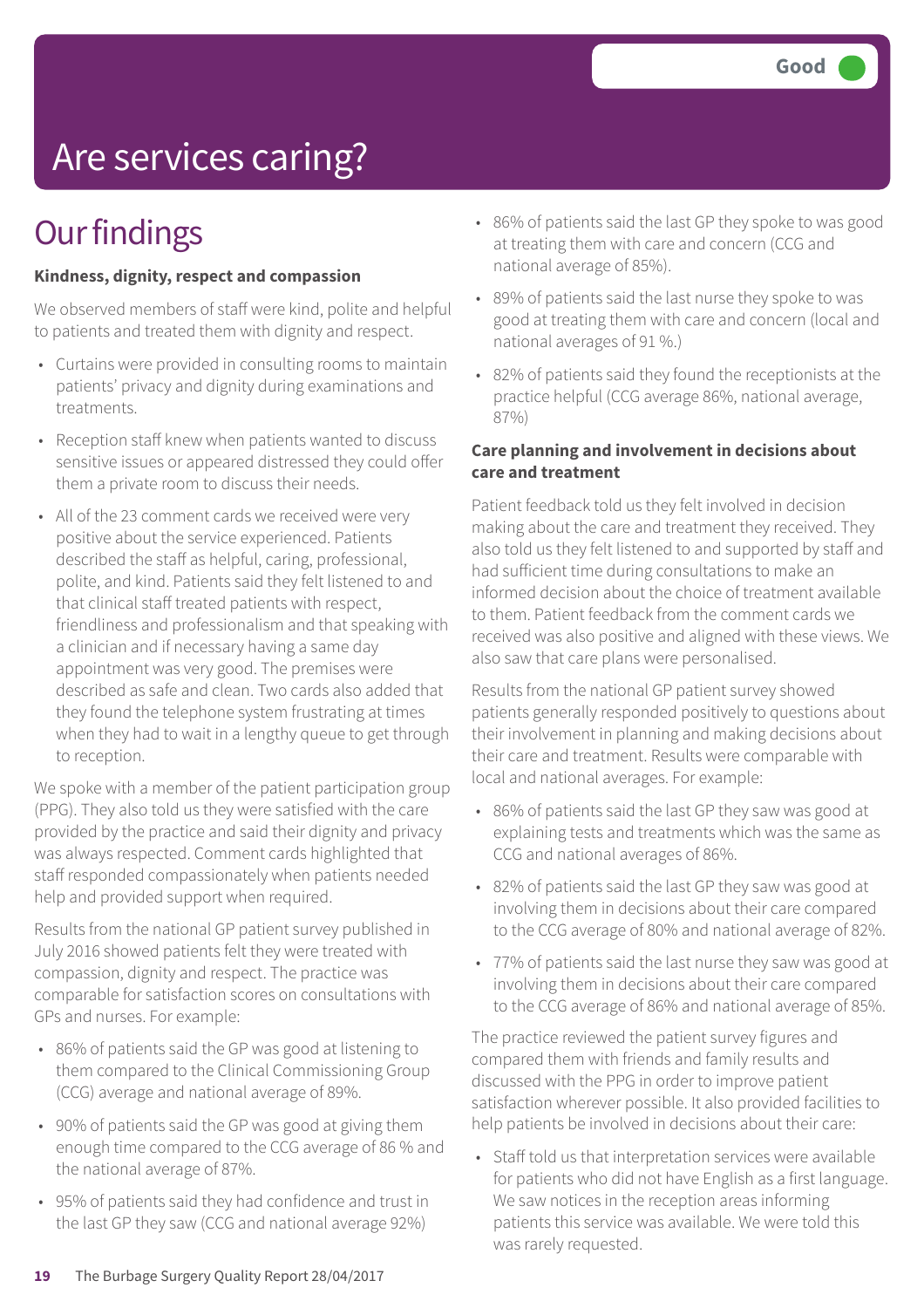### Are services caring?

#### **Patient and carer support to cope emotionally with care and treatment**

Patient information leaflets and notices were available in the patient waiting area which told patients how to access a number of support groups and organisations. Information about support groups was also available on the practice website.

The practice's computer system alerted GPs if a patient was also a carer. The practice had identified 87 of patients as carers (1% of the total practice list). Once identified and

placed on the register, carers were invited for a regular health check, offered flu vaccinations and given information about how to access support and advice. There was also information available in the waiting area and on the web-site about local support available. The practice was trying to identify more patients as carers in order to provide support to them. There was a display in the waiting area asking patients to let the practice know if they were carers and indicating what support might be available locally and nationally .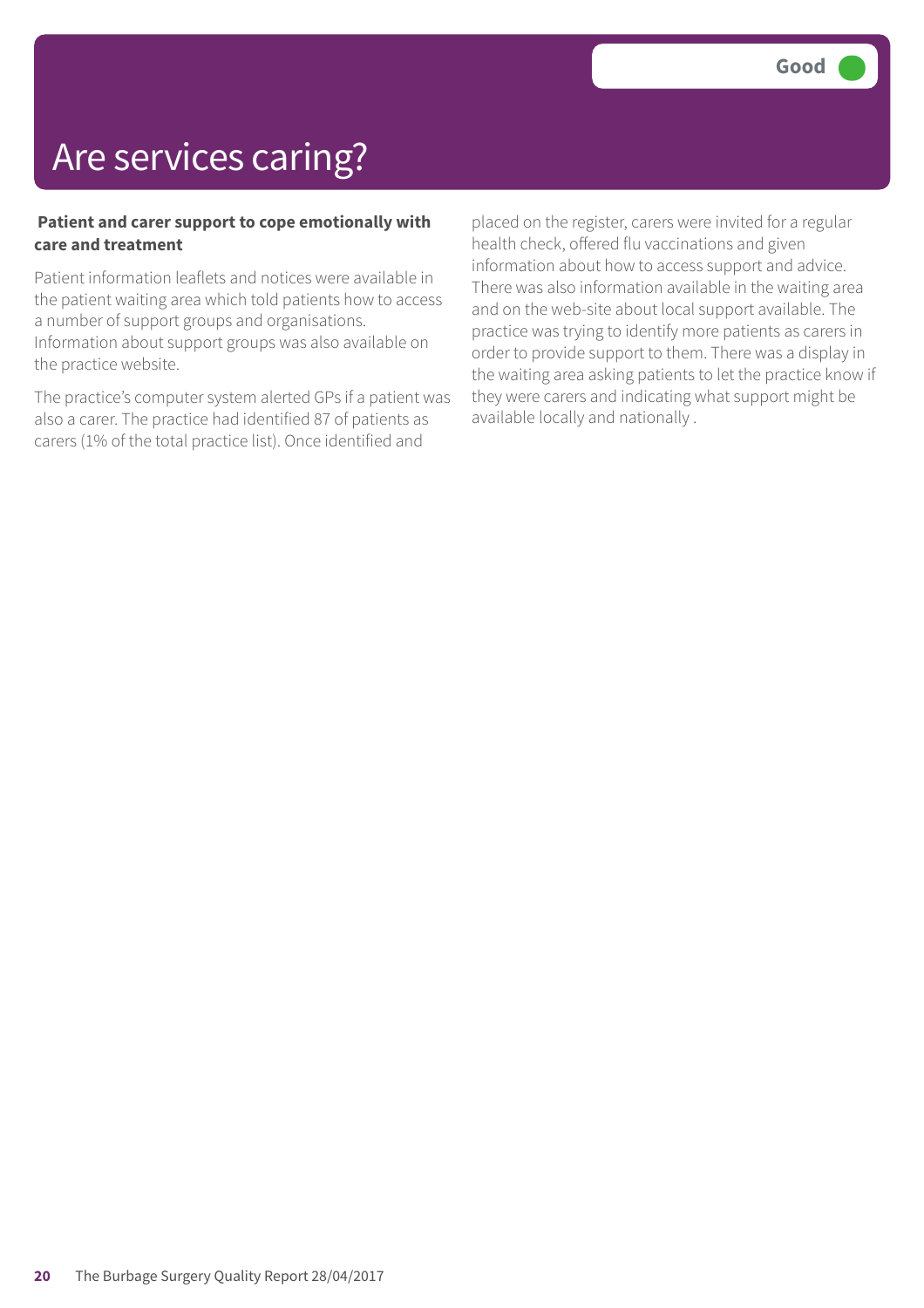# Are services responsive to people's needs?

(for example, to feedback?)

### **Our findings**

Following our inspection in April 2 015, the provider was rated as' requires improvement' for the responsiveness of the practice to the needs of patients. We found that learning from complaints was not always shared with all relevant staff and that informal complaints and concerns were not always recorded and investigated to help improve the service.

### **Responding to and meeting people's needs**

The practice reviewed the needs of its local population and engaged with the NHS England Area Team and Clinical Commissioning Group (CCG) to secure improvements to services.

- The practice offered telephone triage for the first two hours every morning. We spoke with some reception staff who told us they had been trained about what questions they should ask patients to help this process. The patient was then called back by either a nurse practitioner or the duty doctor. Patients were given advice about managing their condition or asked to come to the surgery for an appointment.
- Same day appointments were made available for young children.
- Pre-bookable appointments lasted up to 10 minutes.
- The practice had identified some of its patients whose condition meant they needed longer appointments and had put alerts on their records. This included, for example, patients with learning disabilities or with complex mental health conditions.
- Home visits were available for housebound or frail patients and patients who had clinical needs which resulted in difficulty attending the practice.
- .Pre-bookable telephone consultations were available.
- Patients were able to receive travel vaccinations available on the NHS. Patients were referred to other services for those vaccines only available privately.
- There were disabled facilities including a hearing loop and interpretation services

### **Access to the service**

The main site in Burbage was open between 8.00am and 6.30pm Monday to Friday. Appointments could be

pre-booked up to 6 weeks in advance. The practice operated a telephone triage system in the morning with GPs and Nurse practitioners calling patients back after they had spoken with a receptionist. Patients were given advice and when needed offered a same day appointment. Pre-bookable telephone consultations were also available. The branch in Wolvey was open on Monday and Thursday afternoons from 2.00pm to 6.00pm and on Tuesday Wednesday and Friday mornings from 8.30am until 12.30pm.

Results from the national GP patient survey showed that patients' satisfaction with how they could access care and treatment was comparable to local and national averages.

- 74% of patients were satisfied with the practice's opening hours which was comparable with the local average of 74% and national average of 76%.
- 67% of patients said they could get through easily to the practice by phone compared to the local average of 70% and the national average of 73%.

The practice had reviewed these results and ensured that during very busy periods staff answered all six phone lines. With PPG support it was also trying to encourage on-line booking.

People told us on the day of the inspection that they were able to get appointments when they needed them.

The practice had a system in place to assess:

- whether a home visit was clinically necessary; and
- the urgency of the need for medical attention.

A GP or nurse practitioner spoke with the patient or carer to assess whether a visit was appropriate or whether other services such as the paramedic led Acute Visiting Service (AVS) or an ambulance might be more suitable. Clinical and non-clinical staff were aware of their responsibilities when managing requests for home visits.

### **Listening and learning from concerns and complaints**

The practice had an effective system in place for handling complaints and concerns.

- Its complaints policy and procedures were in line with recognised guidance and contractual obligations for GPs in England.
- There was a designated responsible person who handled all complaints in the practice.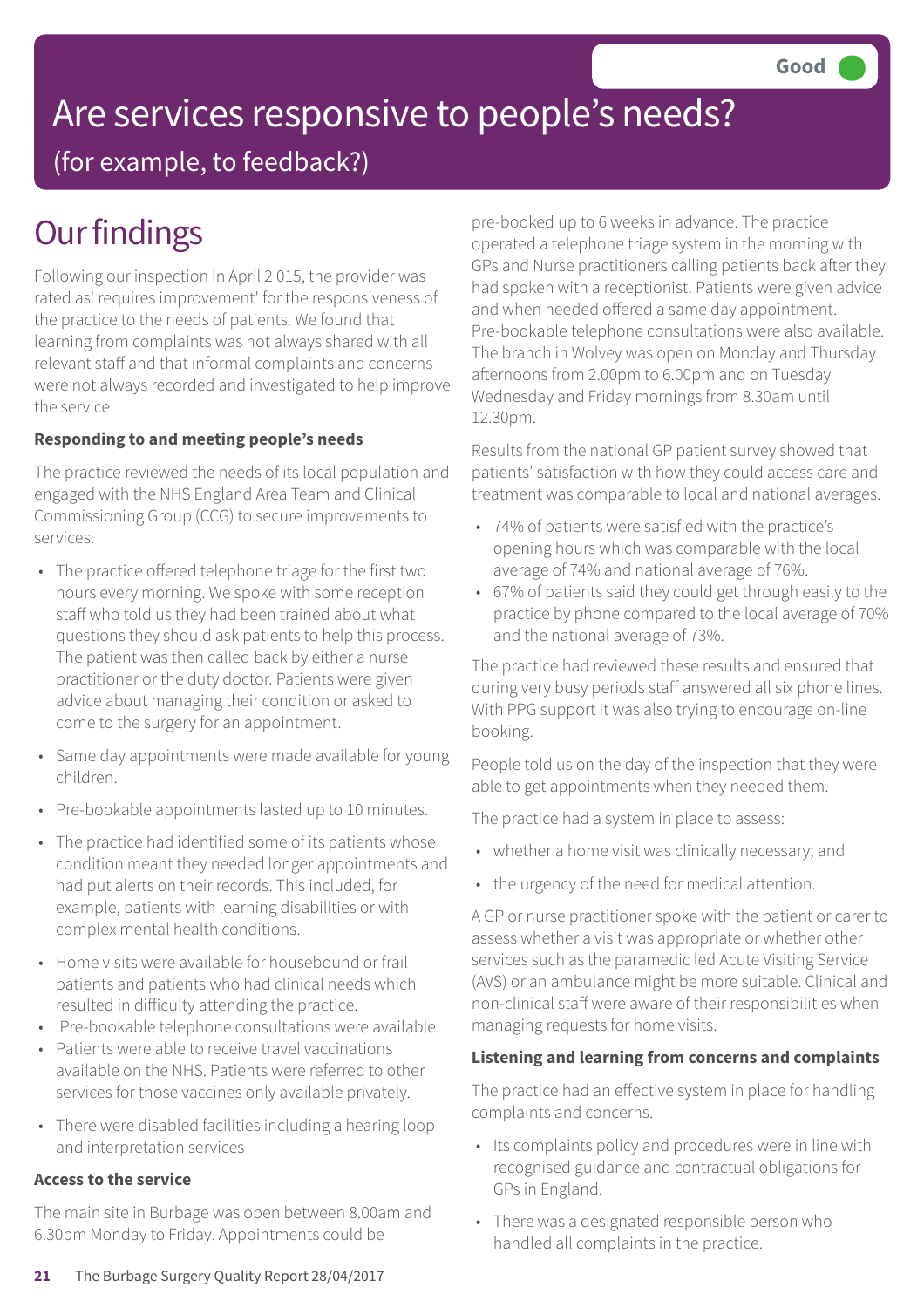# Are services responsive to people's needs?

### (for example, to feedback?)

- We saw that information was available to help patients understand the complaints system in the practice. There was a leaflet and information on the web-site.
- The practice did not always record concerns or verbal complaints; it should consider doing this in order to record feedback and if necessary use it to improve services.

We looked at 3 complaints received in the last 12 months and found that these were satisfactorily handled, dealt with in a timely way, and handled with openness and transparency. Explanations and apologies were offered and lessons were learnt from individual concerns and complaints. The practice also considered whether any trends could be identified. Outcomes and learning were shared with the staff.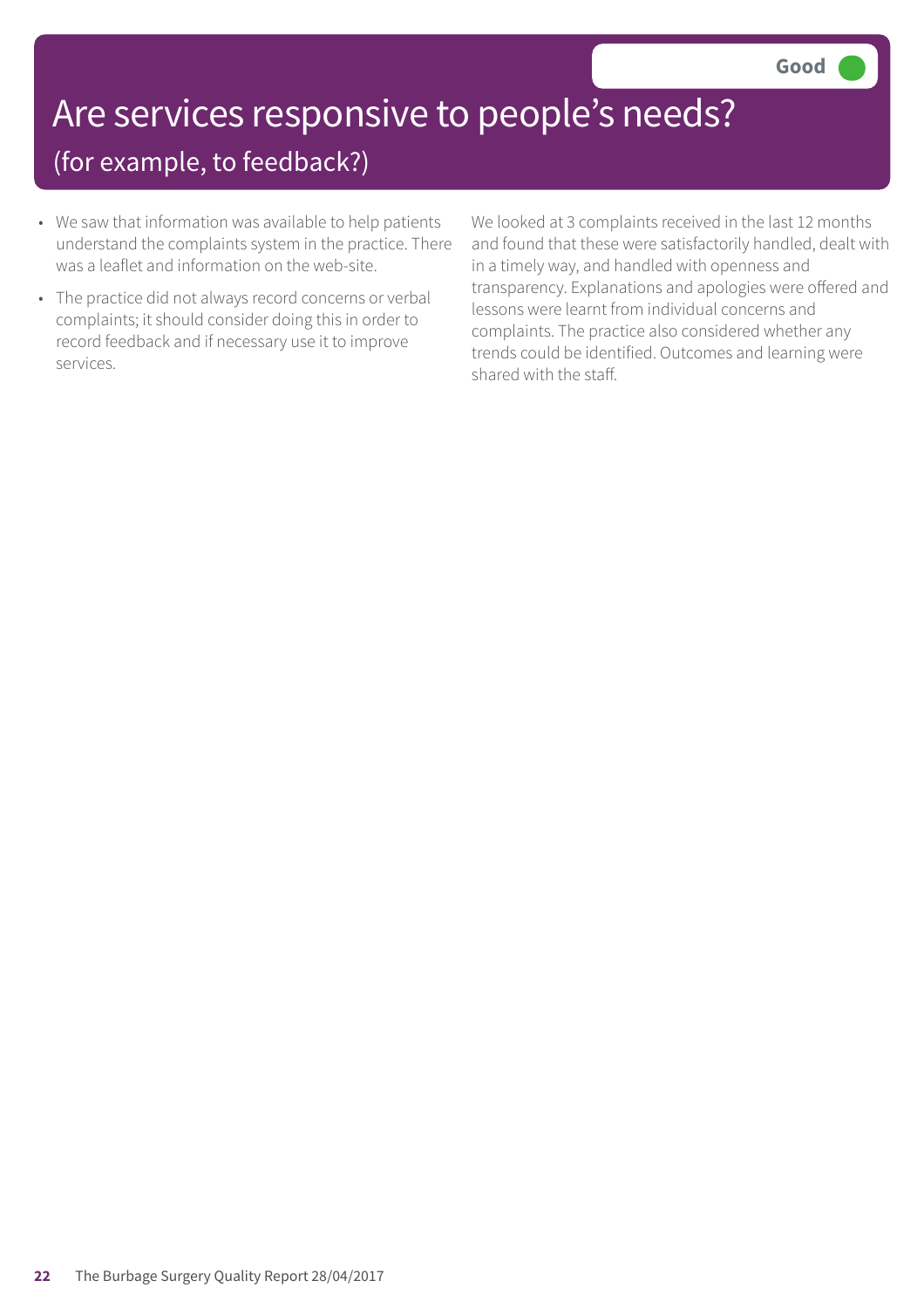### Are services well-led?

(for example, are they well-managed and do senior leaders listen, learn and take appropriate action)

### **Our findings**

Following our inspection in April 2015 the provider was rated as 'requires improvement' for the domain of well led. Not all policies and guidance were up-to-date and the practice needed to improve its systems for assessing and monitoring risks and the quality of the service.

### **Vision and strategy**

The practice had a vision to deliver quality care and promote good outcomes for patients and provide safe, effective and compassionate care. Staff understood and supported this.

• The practice had a detailed strategy and supporting business plans which reflected the vision and values and were regularly monitored.

#### **Governance arrangements**

The practice had a governance framework which supported the delivery of the strategy and good quality care. This outlined the structures and procedures in place and ensured that:

- There was a clear staffing structure and that staff were aware of their own roles and responsibilities. Staff were supported in their roles.
- Appropriate policies were implemented and were available to all staff. Following our last inspection the practice had worked with the CCG and had reviewed, updated and improved a range of practice specific policies, for example, related to infection control.
- A comprehensive understanding of the performance of the practice was maintained

Clinical and internal audit was used to monitor quality and to make improvements.

• There were arrangements for identifying, recording and managing risks, issues and implementing mitigating actions.

#### **Leadership and culture**

On the day of inspection the GPs, manager and staff in the practice demonstrated they had the experience, capacity and capability to run the practice and ensure quality care.

They told us they prioritised safe, high quality and compassionate care. Staff told us the manager and GPs were approachable, supportive and interested in hearing staff views.

The provider was aware of and had systems in place to ensure compliance with the requirements of the duty of candour. (The duty of candour is a set of specific legal requirements that providers of services must follow when things go wrong with care and treatment).This included support and training for all staff on communicating with patients about any notifiable safety incidents. The practice encouraged a culture of openness and honesty. The practice had systems in place to ensure that when things went wrong with care and treatment it gave patients information and an apology if appropriate.

- There was a clear leadership structure in place and staff felt supported by management.
- Staff told us the practice held regular team meetings and we saw some minutes of these. A GP had also held brief meetings with reception staff to gather their views, for example about how the telephone triage system was working. These meetings were not formally minuted.
- There was also a daily clinical catch up meeting where GPs and nurse practitioners discussed treatment options and referrals for patients and sought their colleagues' opinions.
- Staff told us there was an open culture within the practice and they had the opportunity to raise any issues at team meetings and felt confident and supported in doing so.
- Staff said they felt respected, valued and supported, particularly by the GPs and practice manager. All staff were involved in discussions about how to run and develop the practice, and management encouraged all members of staff to identify opportunities to improve the service delivered by the practice.

#### **Seeking and acting on feedback from patients, the public and staff**

The practice encouraged and valued feedback from patients, the public and staff. It proactively sought patients' feedback and engaged patients in the delivery of the service.